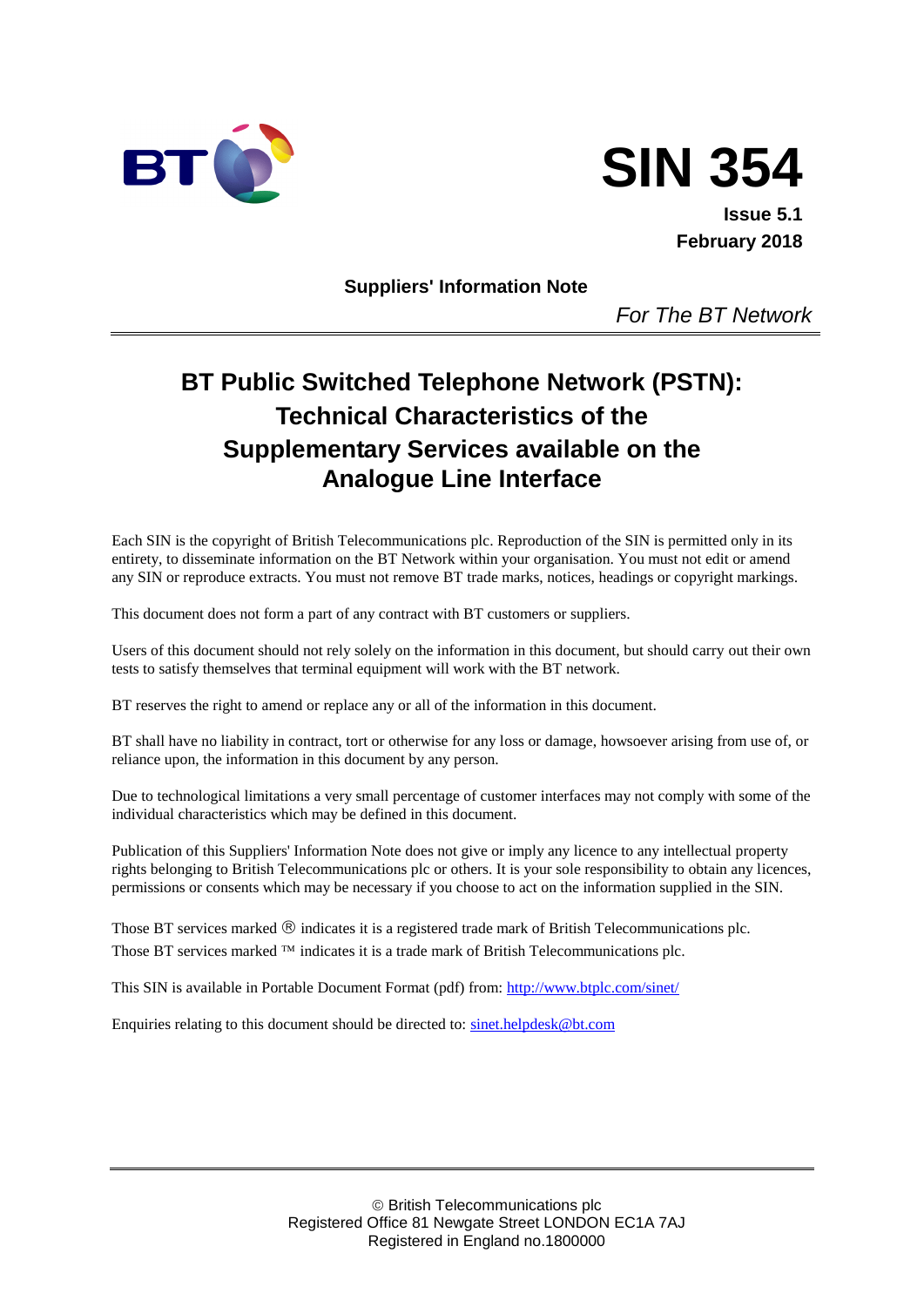# **Contents**

| 1.   | <b>SCOPE.</b>                                              | . 3 |
|------|------------------------------------------------------------|-----|
| 2.   |                                                            |     |
| 2.1  |                                                            |     |
| 2.2  |                                                            |     |
|      |                                                            |     |
| 3.   |                                                            |     |
| 4.   |                                                            |     |
| 4.1  |                                                            |     |
| 4.2  |                                                            |     |
| 4.3  |                                                            |     |
| 4.4  |                                                            |     |
| 4.5  |                                                            |     |
| 4.6  |                                                            |     |
| 4.7  |                                                            |     |
| 4.8  |                                                            |     |
| 4.9  |                                                            |     |
| 4.10 |                                                            |     |
| 4.11 |                                                            |     |
| 4.12 |                                                            |     |
| 4.13 |                                                            |     |
| 4.14 |                                                            |     |
| 4.15 |                                                            |     |
| 4.16 |                                                            |     |
| 4.17 |                                                            |     |
| 4.18 |                                                            |     |
| 4.19 |                                                            |     |
| 4.20 |                                                            |     |
| 4.21 |                                                            |     |
| 4.22 |                                                            |     |
| 4.23 |                                                            |     |
| 4.24 |                                                            |     |
| 4.25 |                                                            |     |
| 4.26 |                                                            |     |
| 5.   |                                                            |     |
| 6.   |                                                            |     |
|      |                                                            |     |
|      |                                                            |     |
|      | ANNEX A: SUPPLEMENTARY SERVICES OPERATING CODES FOR SINGLE | 12  |
|      | ANNEX B: SUPPLEMENTARY SERVICES OPERATING CODES FOR MULTI- |     |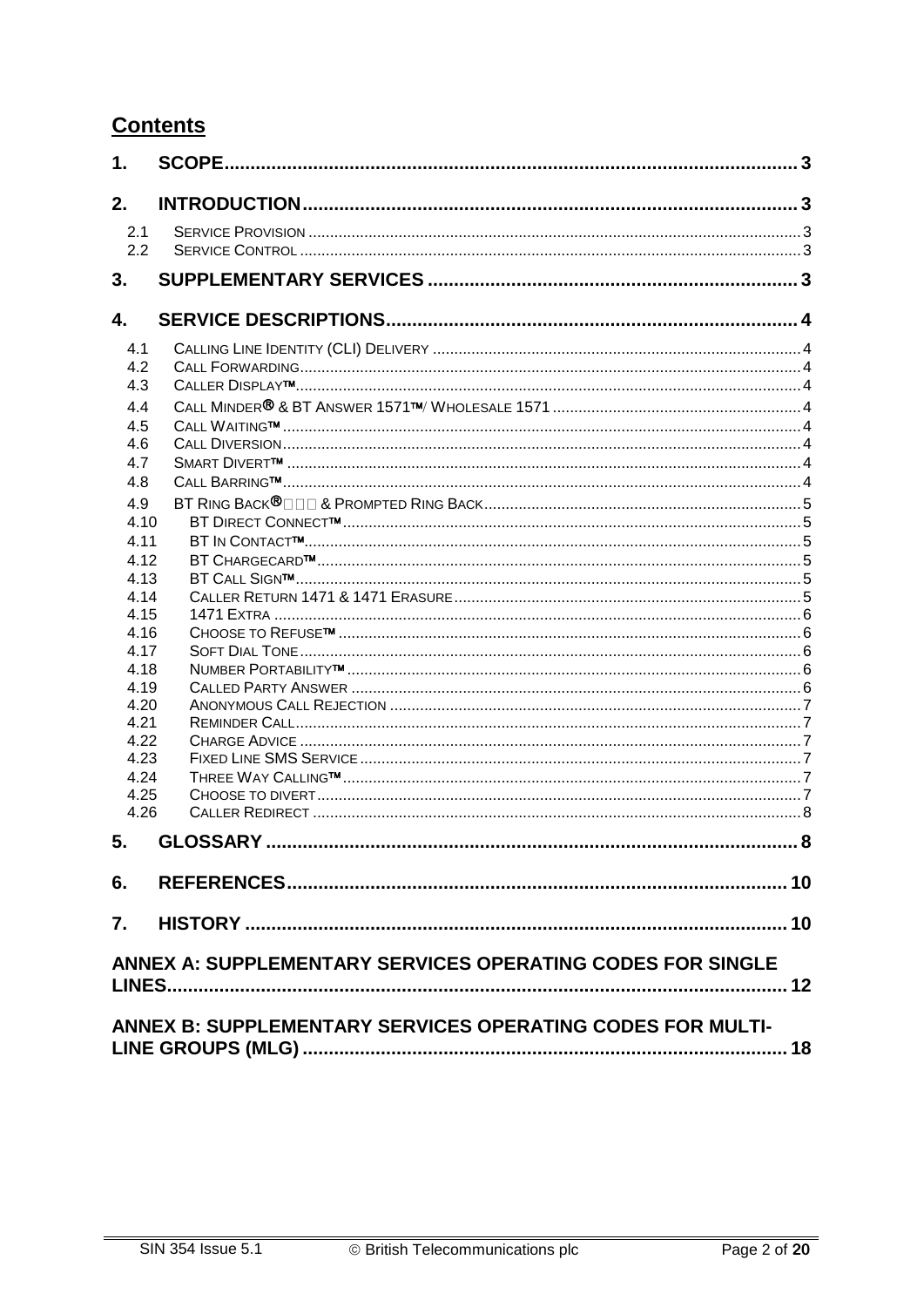# **1. Scope**

This Suppliers' Information Note (SIN) specifies those technical characteristics of the Supplementary Services available on an analogue line interface of the Public Switched Telephone Network (PSTN) provided by BT, delivered to a customer at the Network Termination Point.

Only those services that have an impact on the user interface have been listed.

In cases where the Network Termination Equipment (NTE) is mains powered, the conditions quoted in this SIN apply when mains power is being applied to the NTE. The conditions applicable when mains power is removed from the NTE may be different to those quoted in this SIN.

Much of the information contained in this SIN has been published previously in documents such as BT's service user guides.

Changes to the network that affect the correct working of terminal equipment designed to use the BT PSTN will be published in BT SINs. If the changes impact on the content of this document then it will be updated.

# **2. Introduction**

#### **2.1 Service Provision**

Supplementary Services are provided to BT customers using the following methods:

a) by default provision, e.g. Reminder Call™, Caller Return 1471, Three Way Calling™, etc, and,

b) provided on demand, e.g. Call Waiting™, Call Minder®, BT Direct Connect™, etc.

#### **2.2 Service Control**

Individual service operation can be either customer controlled using Touch Tone™ keying (multifrequency tone signalling digits) and/or Recall with the service operating codes listed in Annex A and Annex B, or added as a permanent feature, by the administration, to individual exchange lines.

Where there are differences between the services available to customers connected to access lines on System X, AXE 10 and UXD5 Digital Local Exchanges, or on BT's 21st century network (21CN), the differences are detailed in the Annexes.

Note. The technical characteristics of the multi-frequency tone and Recall signals recognised by the BT network interface are given in SIN 351<sup>[\[1\]](#page-9-0)</sup>.

## **3. Supplementary services**

The following is a list of those services having an impact on the user interface.

| <b>BT Calling Features</b> |                           | <b>Other Services</b>                   |                                           |  |  |
|----------------------------|---------------------------|-----------------------------------------|-------------------------------------------|--|--|
| 1471 Extra                 | Caller Return 1471        | Anonymous Call Rejection                | Soft Dial Tone                            |  |  |
| Call Barring™              | BT Ring Back <sup>®</sup> | BT Chargecard™                          | Number Portability™                       |  |  |
| Smart Divert <sup>™</sup>  | Three Way Calling         | BT Direct Connect™                      | <b>BT In Contact™</b>                     |  |  |
| BT Call Sign™              | <b>Prompted Ring Back</b> | Call Forwarding                         | Charge Advice                             |  |  |
| Call Waiting™              | Call Diversion            | Call Minder ®                           | 1571TM<br>BT.<br>Answer<br>Wholesale 1571 |  |  |
| Caller Display™            |                           | <b>Called Party Answer</b>              | Choose to Refuse <sup>™</sup>             |  |  |
| <b>Reminder Call</b>       |                           | Calling Line Identity<br>(CLI) Delivery | <b>Fixed Line SMS Service</b>             |  |  |
|                            |                           |                                         | Choose to Divert                          |  |  |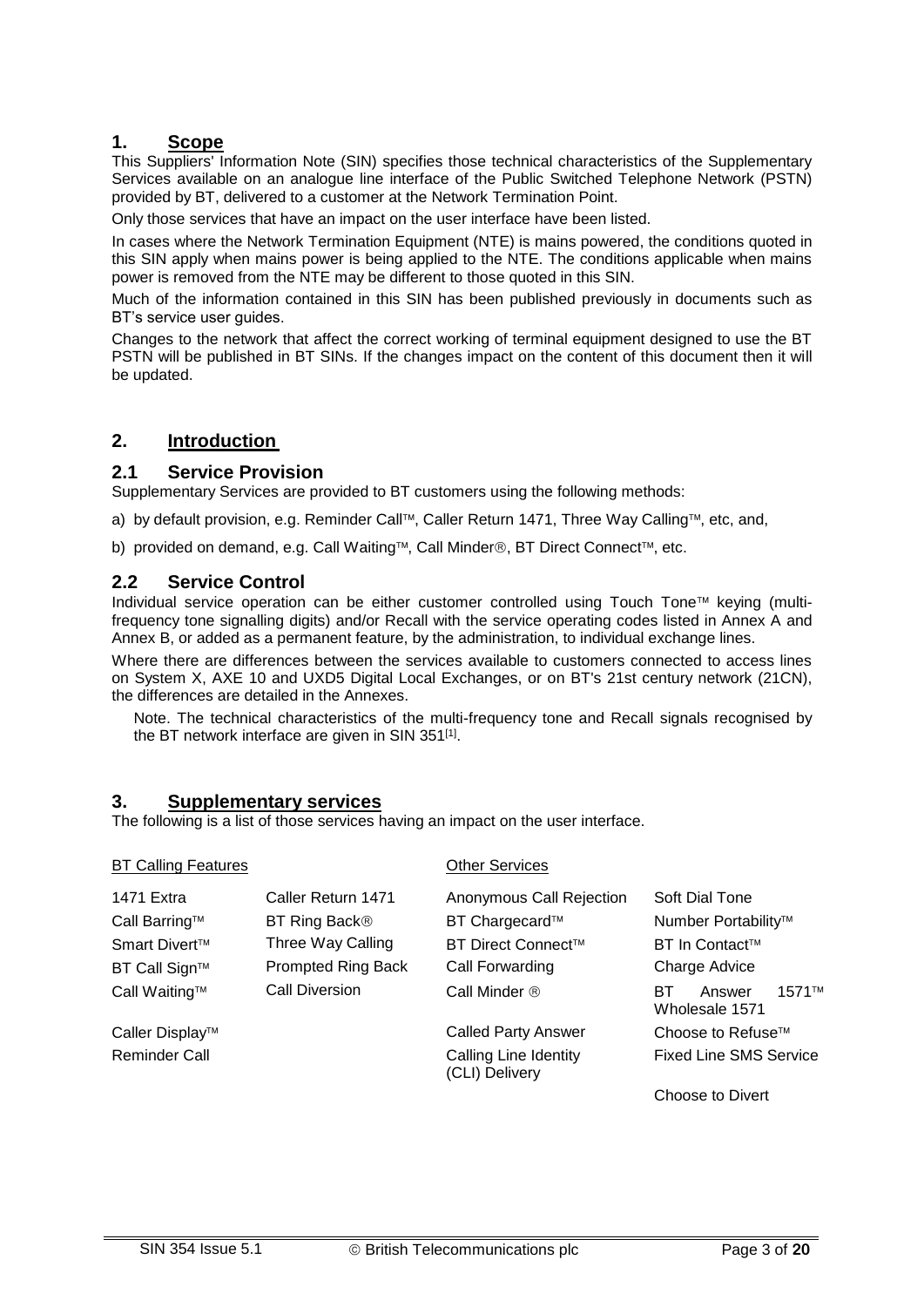# **4. Service Descriptions**

# **4.1 Calling Line Identity (CLI) Delivery**

Refer to Section [4.3](#page-3-0) – Caller Display<sup>TM</sup>.

# **4.2 Call Forwarding**

Refer to Section [4.6](#page-3-1) – Call Diversion and [4.7](#page-3-2) – Smart Divert™.

## <span id="page-3-0"></span>**4.3 Caller Display**

The Caller Display service is designed around the ability to offer Calling Line Identity (CLI) information to called customers, including customer control of the CLI release/withhold service - refer to SIN 227<sup>[\[3\]](#page-9-1)</sup>. For a description of the interaction between Caller Display and Call Waiting, refer to Section [4.5.](#page-3-3)

## **4.4 Call Minder<sup>®</sup> & BT Answer 1571™/ Wholesale 1571**

These exchange-based services answer calls and record messages directly, on no reply or engaged. If a message has been recorded while the line is engaged, they call the home number after 10 minutes and again after 30 minutes to invite the customer to listen to the message. Standard ringing is applied. Interrupted dial tone alerts the customer to a waiting message - refer to SIN 350 [\[4\]](#page-9-2) Network Tones and Announcements.

Call Minder offers more facilities than those provided by BT Answer 1571/Wholesale 1571. If C2D is active on the line, only calls from specific CLIs, or class of CLIs, that have not been restricted by the CP or customer lists will be answered by Call Minder & BT Answer 1571.

#### <span id="page-3-3"></span>**4.5 Call Waiting**

Customers engaged on a call are alerted to another incoming call by a discrete tone while the caller receives voice announcements informing them of the call's status. This ensures that established incoming calls are not lost if the customer is prepared to answer the new incoming call. They can ignore the new incoming call, switch between the two calls or end the original call and receive ringing so that the new incoming call can be answered. If the Caller Display service and Call Waiting service are enabled on the same line then a second tone is received just after the first Call Waiting tone. The CLI of the Call Waiting caller can then be displayed mid-call on suitable Caller Display Customer Premises Equipment. . If C2D is active on the line, only calls from specific CLIs, or class of CLIs, that have not been restricted by the CP or customer lists will be presented as a waiting call.

## <span id="page-3-1"></span>**4.6 Call Diversion**

Customers can use their exchange line to program the serving exchange to divert incoming calls on that line to another number. They can also have them diverted on busy and on no reply. Once Call Diversion is activated, the serving exchange will return interrupted dial tone to indicate that the facility in enabled - refer to SIN 350<sup>[\[4\]](#page-9-2)</sup> Network Tones and Announcements If C2D is active on the line, only calls from specific CLIs, or class of CLIs, that have not been restricted by the CP or customer lists will be diverted by Call Diversion.

#### <span id="page-3-2"></span>**4.7 Smart Divert**

Customers can call from their own exchange line, or a different line, to program the serving exchange to divert incoming calls to another number. They can also have them diverted on busy and on no reply. This facility ensures that customers receive and can directly answer all of their incoming calls. This also allows the customer a certain amount of personal mobility.

Once Smart Divert is activated, the serving exchange will return interrupted dial tone to indicate that the facility in enabled - refer to SIN 350<sup>[\[4\]](#page-9-2)</sup> Network Tones and Announcements. If C2D is active on the line, only calls from specific CLIs, or class of CLIs, that have not been restricted by the CP or customer lists will be diverted by Smart Divert.

#### **4.8 Call Barring**

Customers can bar all incoming calls or outgoing calls in a variety of categories by choosing barring options, either by Customer Control or by Administration Control. A Personal Identification Number (PIN) is provided for security purposes. Dial tone is still received when going off-hook, however,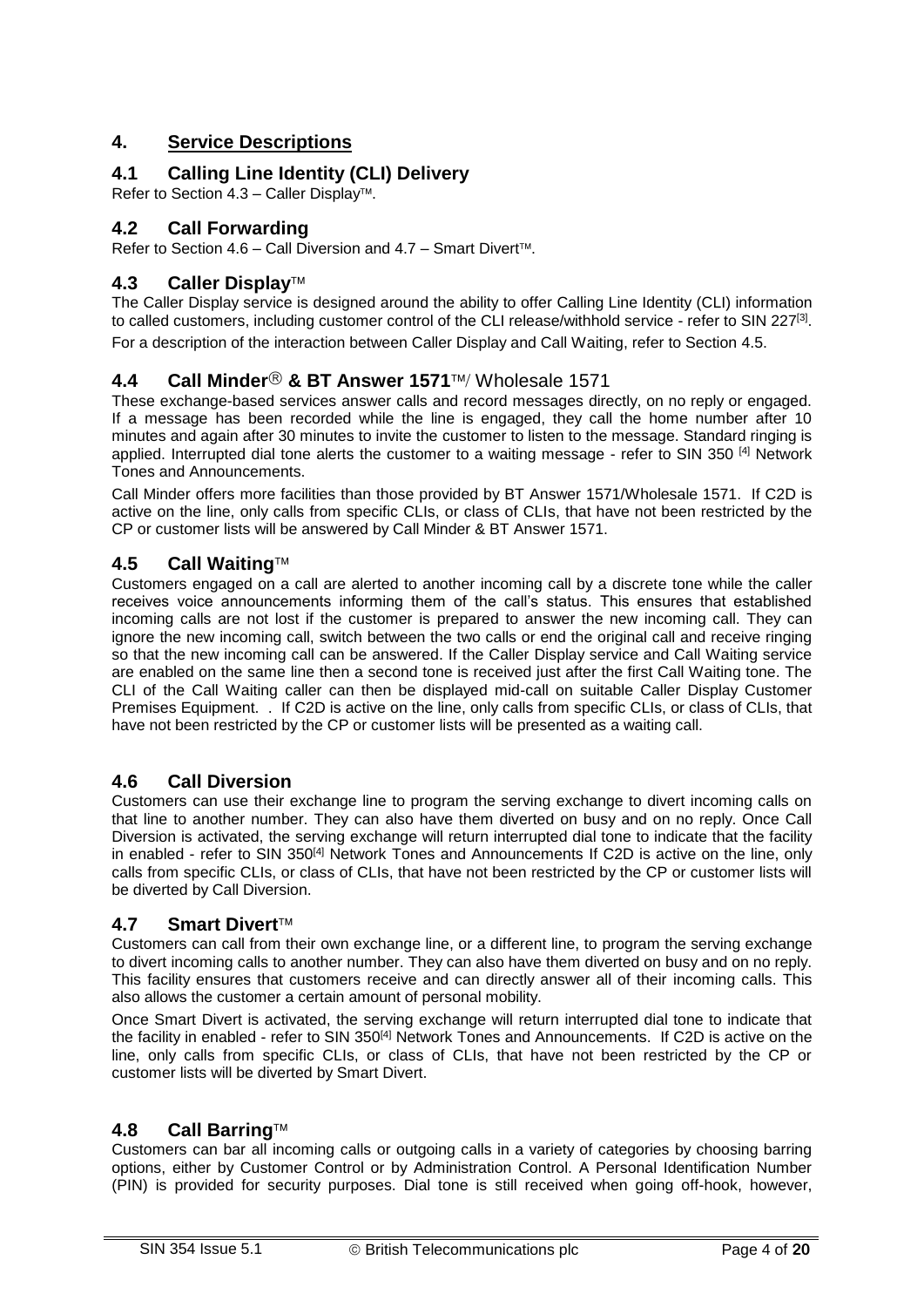Number Unobtainable tone is received after dialling those dial codes relevant to the barring options selected. Refer also to Section [4.16](#page-5-0) - Choose to Refuse service, Section [4.20](#page-6-0) - Anonymous Call Rejection and Section 4.25 Choose to Divert

# **4.9 BT Ring Back**

The BT Ring Back service, formerly known as Ring Back When Free, is a feature which, under customer control, automatically sets up a call to a previously dialled busy number when the called party becomes free, without the need for the calling party to redial. Ring Back will try to connect calls for a period of up to 45 minutes.

Callers to engaged numbers receive a combination of Number Busy Tone and a verbal announcement giving information on the availability of Ring Back, followed by Number Busy Tone. Calls to some numbers for which Ring Back cannot be used will just receive Number Busy Tone. An associated service, ring back inhibit, allows customers to prevent the use of BT Ring Back on calls to their number.

Once a BT Ring Back request has been placed and matures, the user receives a network ring back using a distinctive ringing cadence - refer to SIN 351 Annex A<sup>[\[1\]](#page-9-0)</sup> Distinctive Ringing Cadence Type 2.

The Ring Back facility can be disabled on calls to a particular number at the request of the customer on that line.

#### **4.10 BT Direct Connect**

The BT Direct Connect service allows for the immediate automatic routing of calls to any preprogrammed telephone number from a standard exchange line, on lifting the receiver.

No dialling tone will be returned to the user as the call is immediately set-up as though the user had dialled the call manually. Progress indication of the call will be as for basic call set-up.

#### **4.11 BT In Contact**

The BT In Contact service allows for the provision of single analogue exchange line, known commonly as a Direct Exchange Line (DEL), with a much restricted outgoing basic telephony service.

Outgoing calls are restricted to the following dial codes: 112, 999, 150, 151, 170, 175, 176, 195 and 12822. There is no restriction on basic incoming calls, although no 'incoming' BT Calling Features can be provided, e.g. Call Waiting, Smart Divert, Call Minder, etc

#### **4.12 BT Chargecard**

The BT Chargecard service allows customers to make direct-dialled calls from any BT phone including those with no \* or # buttons - or via the operator, using an eight-digit account number and a four-digit PIN number. The call is charged to a user's own directory number.

After the access code (144) is dialled, an automatic voice prompt instructsr the user to enter their account and PIN codes.

#### **4.13 BT Call Sign**

BT Call Sign allows customers to distinguish between incoming calls. An additional directory number is provided against the existing exchange line such that, when the additional number is called, a different ringing cadence is applied to the line- refer to SIN 351 Annex A[\[1\]](#page-9-0) Distinctive Ringing Cadence Type 1.

Call Sign is offered subject to the availability of Call Sign numbers. Call Sign may not be compatible with some fax machines, and requires a telephone that responds to different ringing patterns. If C2D is active on the same line, incoming calls made to the call sign number will follow the same path as calls made to the main number and will be either diverted to the 1572 mailbox or connected in the normal way.

#### **4.14 Caller Return 1471 & 1471 Erasure**

Caller Return 1471 provide the Calling Line Identity, where available, of the last call received, both answered and unanswered, together with the corresponding date and time of day. Dialling 1471 gives access to this information, by way of voice announcements, and the ability to return the call.

The 1471 Erasure service is invoked by dialling 1475 and replaces the last number stored by Caller Return 1471 by a "Number withheld" message. The caller will either hear the Connection Not Admitted Indication (Number Unobtainable Tone) or a message saying, "the other person has hung up". On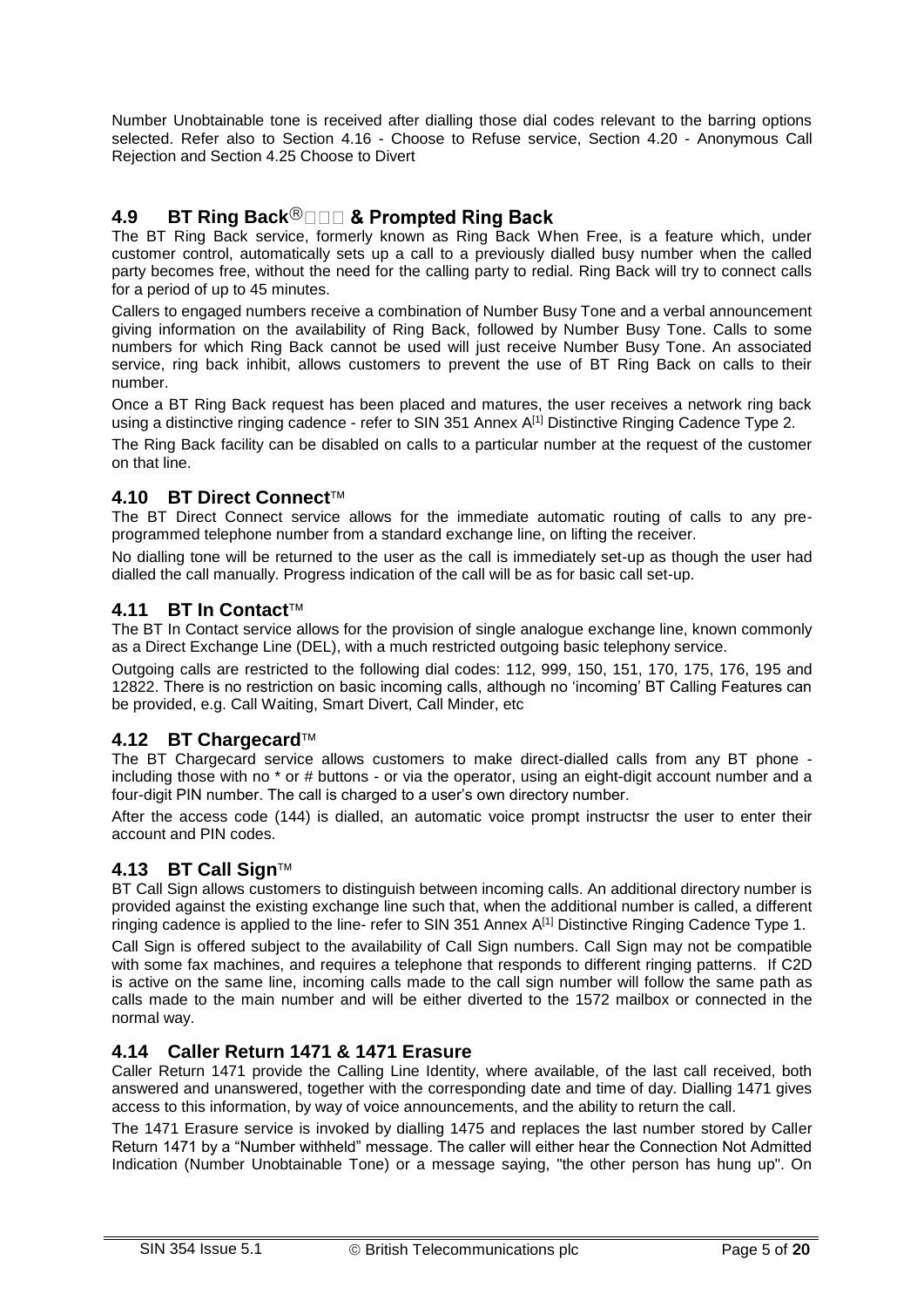replacing the handset, the phone will emit one ring to confirm the erasure has been completed. Should the customer then dial 1471 again, they will hear the number withheld message.

Note. In order to use the 1471 Erasure service the customer must release their CLI when dialling 1475 and must also receive the ring-back call which has a CLI set to "number withheld". Other services that prevent these two conditions will have to be temporarily disabled:

- <span id="page-5-1"></span> customers with permanent CLI withhold will need to prefix the 1475 with 1470 in order to release their CLI;
- customers using Anonymous Call Rejection will need to prefix the 1475 with #227# then, following the ring-back, will then need to dial \*227# to reactivate Anonymous Call Rejection;
- customers using either Smart Divert or Call Diversion will need to deactivate the facility otherwise the ring-back call will be diverted to the number that is currently receiving their calls, and the number in their 1471 number store will not be replaced.
- Customers using C2D will need to first allow through calls from withheld numbers before using this service. This can be done either the associated IVR platform or via your CP portal. Afterwards, the setting to restrict calls from Withheld numbers will then need to be reapplied.

#### **4.15 1471 Extra**

The 1471 Extra service (also known as Enhanced Caller Return) augments the BT Caller Return service (1471) to provide the Calling Line Identity, where available, of the last 5 calls, both answered and unanswered, together with the corresponding date and time of day. Dialling 1471 gives access to this information, by way of voice announcements, and the ability to return calls to selected numbers and to delete selected numbers from the record. **Product has now been withdrawn.**

#### <span id="page-5-0"></span>**4.16 Choose to Refuse**

The Choose to Refuse service (also known as Last Incoming Call Barring) provides the customer with a selective incoming call barring service by dialling 14258 and following a voice prompted menu. Dialling 14258 after ending an incoming call gives the option of barring any further calls from that particular line. It is also possible to key in and store a directory number to be barred, by use of a PIN.

## **4.17 Soft Dial Tone**

BT intends to provide a very limited, outgoing only, PSTN service to be provided a) on working exchange lines when normal PSTN service is stopped and b) as the final element in the pro-active provision of service at green field sites i.e. ahead of a customer order. Soft Dial Tone (SDT) will be available for both residential and single-line business customers and will allow rapid re-provision of service at minimum cost.

#### **4.18 Number Portability**

This service allows the customer to move between Network Operators and to retain their Directory Number. Services available from one Network Operator may not be available from another; a customer wishing to retain their services will need to clarify this with their new service supplier. The interface specification at the Network Terminating Point may differ.

#### **4.19 Called Party Answer**

Called Party Answer (CPA) is available as a suitable replacement product to support the types of end user Customer Equipment features that have traditionally used the Meter Pulse Facility. CPA is provided by default on Multi-Line Groups and by request for Single Lines.

CPA, using a line polarity reversal, indicates to customer equipment that the Called Party or the Called Party's network has answered. Using suitable equipment that can both detect the line reversal signal and analyse the digits called, customers can determine when charging has started for all directly dialled chargeable calls on the BT network and certain calls terminating on other networks.

*Note. See SIN 351[\[1\]](#page-9-0) and SIN 352[\[6\]](#page-9-3) for details of line polarity.*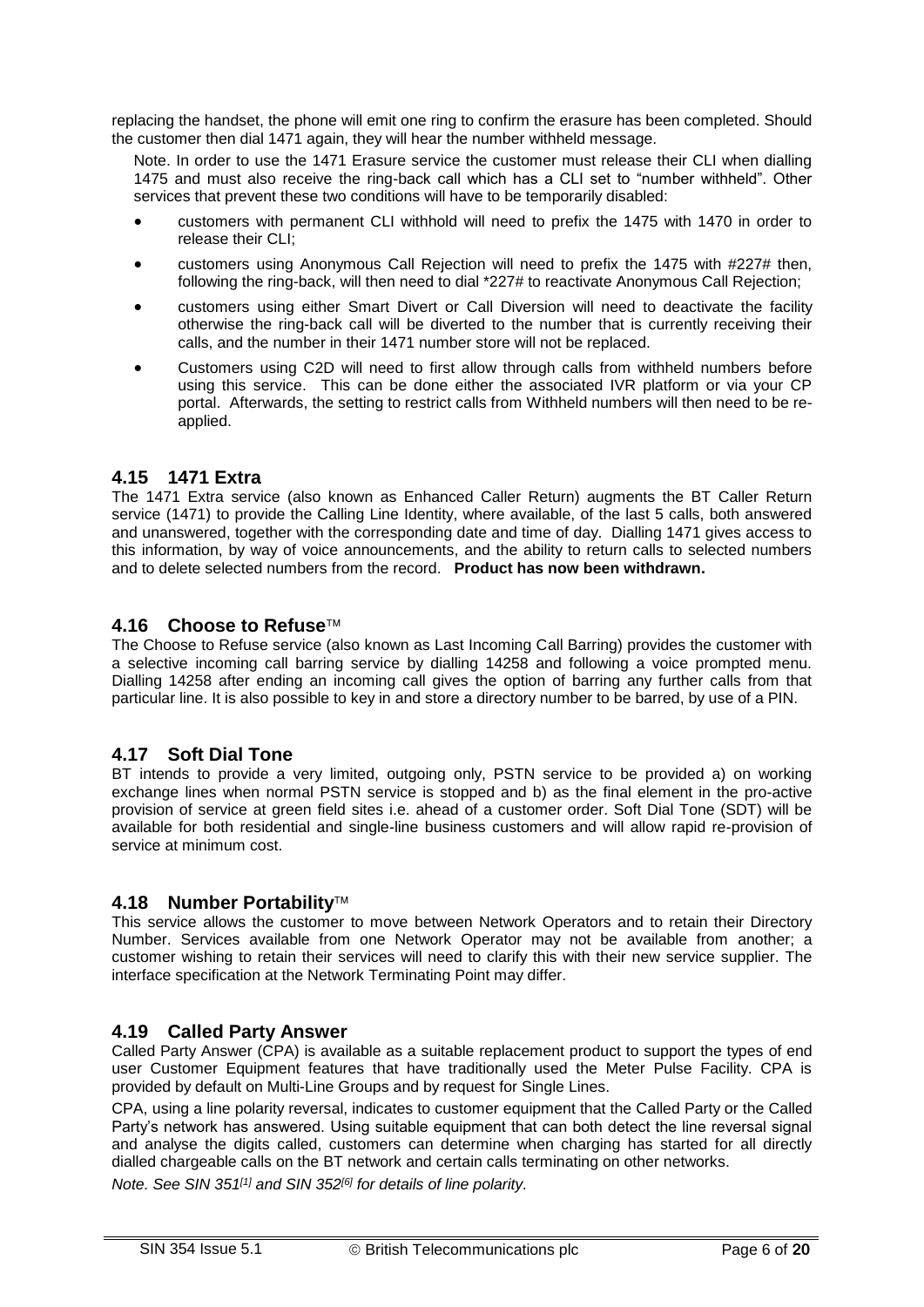# <span id="page-6-0"></span>**4.20 Anonymous Call Rejection**

Anonymous Call Rejection (ACR) enables users to block calls from callers who have 'withheld' their number. All calls from a caller with Permanent Number Withhold will be blocked; these customers may be able to release their number on a per call basis by using prefix '1470'. Calls from a caller using '141' will be blocked, the caller will be required to redial the number without using the '141' facility. Those whose calls have been blocked will hear a voice announcement advising them to redial the number without withholding their number.

## **4.21 Reminder Call**

With Reminder Call customers can arrange to receive either a single reminder call or a series of regular reminder calls.

#### 4.22 **Charge Advice**

The Charge Advice service rings customers at the end of direct-dialled calls and provides a verbal announcement indicating how much the call has cost, either on a per-call basis or for all calls (Permanent Charge Advice). Permanent Charge Advice is not compatible with Call Minder. The Charge Advice service has been flagged for withdrawal, but remains present on lines until further notice. This product is a non EOI product that exists only on BT Retail legacy PSTN, not available on WLR EOI PSTN product.

#### **4.23 Fixed Line SMS Service**

The Fixed Line SMS service provides fixed line telephones with SMS messaging capabilities that, from the user's perception, are analogous to the service available to mobile 'phone users. Refer to SIN 413<sup>[\[5\]](#page-9-4)</sup> for further details.

## **4.24 Three Way Calling**

The Three Way Calling service allows End Users to speak to two other people at the same time, even if one of them is abroad. The customer can include or exclude either party at any time during the call. This is available on all single lines.

## **4.25 Choose to Divert**

Choose to Divert (C2D) will give Communications Providers (CPs) and end customers the option to divert incoming calls of their choice, based upon a specific or class of CLI, with additional functionality to override the call diverts.

The use of a dialogue service will provide CPs with the ability to check the compatibility of the calling and network feature against the end customer's current service.

The C2D calling and network feature will be supported on AXE10, System X and 21CN exchanges. C2D will not be supported on UXD5 exchanges. The C2D feature is compatible with WLR single line (Basic and Premium). C2D will be able to co-exist on WLR3 installations with 1571 or similar call minder mailboxes however it will be incompatible with existing Anonymous Call Reject (ACR) and Choose to Refuse (C2R) calling and network features.

Where a call sign number co-exists on the installation that choose to divert is also applied, incoming calls made to the call sign number will follow the same path as calls made to the main CLI and will be either diverted to the 1572 mailox or connected in the normal way. Other incoming call features for example call diversion, call waiting etc will only operate with calls that have not been diverted by the active C2D feature. If the Incoming Call Barring service is active, this will take priority. The C2D received calls list will therefore not be updated. If Caller Redirect is active on a line with C2D, this will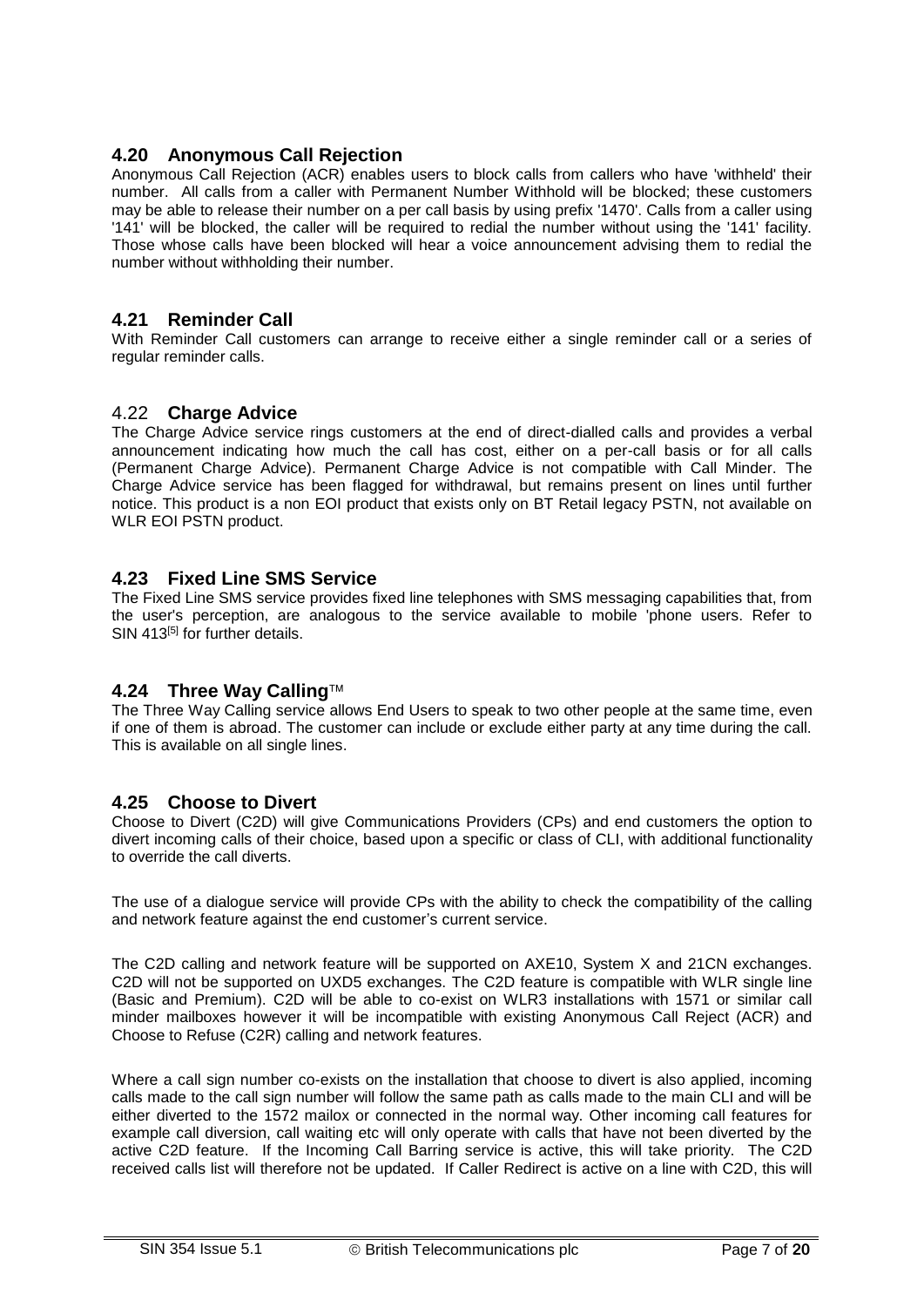also take priority. All incoming calls will therefore receive an announcement informing callers of the new telephone number.

C2D will be accessed by dialling 1572. This will provide the end customers with default access to an Openreach IVR platform to manage their service and retrieve any messages from the 1572 mailbox. Access to the 1572 service is only available from the telephone line the feature is active on.

In addition to the Openreach default IVR platform, C2D will provide CPs with the option to alternatively integrate their own IVR platforms. The default IVR platform will use the Choose to Divert (C2D) dialogue service (API) to retrieve and update the end customer's feature / configuration data. When end customers dial the 1572 short code, the call will be connected and routed to the CP's IVR if previously setup. Once the feature is applied and active on a WLR3 PSTN installation there will be various configurable options:

- 1. CP list (max 10k numbers)– A list of numbers managed by the CP; numbers in this list will be diverted direct to the new 1572 mailbox
- 2. End customer list (max 100 numbers) A list of numbers configured direct by the end customer; calls from these numbers will also be diverted to the 1572 mailbox
- 3. Call type End customers will be able to choose to divert Withheld, Unavailable or International CLIs. They will be able to choose to switch each of the three call types on/off individually. Callers with a call type selected for diversion will be diverted to the 1572 mailbox.
- 4. Do not disturb (DND) setting when activated, calls will either be diverted to normal voicemail or if not active an announcement will be played. However any incoming call where the CLI is present on a restricted call list will be diverted to the 1572 mailbox. The DND function will be able to be set either via the IVR to be switched on and off directly by the end customer or the API (XML from CP) if the timed setting / schedule is required.
- 5. VIP list (max 50 numbers)– this will provide 2 options:
	- a. Allow the end customer to add numbers to this list which will override any numbers that are diverted in the CP list.
	- b. Set an additional marker against a given CLI that will override any DND function in place.

NOTE: Dialling 1475 will not directly remove the last received call from the IVR last number called list. This can be achieved via a CP portal and the associated XML calls if required.

## **4.26 Caller Redirect**

When a customer moves to another communications provider, or to a new exchange area, they may not be able to retain their existing number. This feature tells callers who dial the customer's original number that they have a new one. The caller isn't charged. This service is available following cessation or renumbering when the number is not being used as part of a new installation and provides an announcement informing callers of your new telephone number. It does not redirect the call.

## **5. Glossary**

|            | 21CN   BT's 21st century network  |
|------------|-----------------------------------|
| <b>API</b> | Application Programming Interface |
| <b>CLI</b> | Calling Line Identity             |
| <b>CP</b>  | <b>Communication Provider</b>     |
| <b>CPA</b> | <b>Called Party Answer</b>        |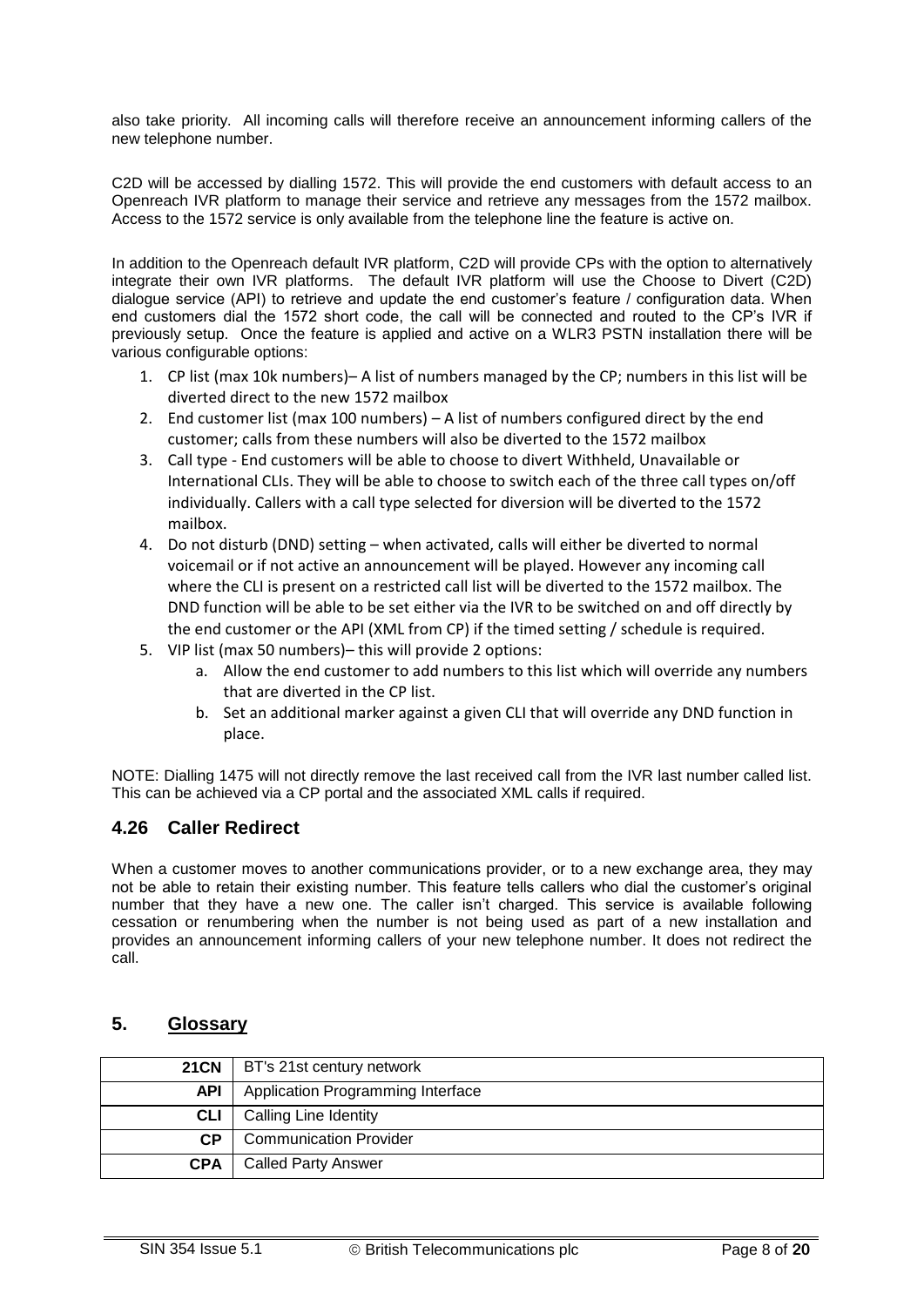| C <sub>2</sub> D | Choose to Divert                     |  |  |  |  |  |  |
|------------------|--------------------------------------|--|--|--|--|--|--|
| DDI              | Direct Dialling In                   |  |  |  |  |  |  |
| <b>DEL</b>       | Direct Exchange Line                 |  |  |  |  |  |  |
| <b>DN</b>        | <b>Directory Number</b>              |  |  |  |  |  |  |
| <b>ECR</b>       | <b>Enhanced Call Return</b>          |  |  |  |  |  |  |
| <b>EOI</b>       | Equivalence of Inputs                |  |  |  |  |  |  |
| <b>IVR</b>       | Interactive Voice Response           |  |  |  |  |  |  |
| <b>NTE</b>       | <b>Network Termination Equipment</b> |  |  |  |  |  |  |
| <b>PIN</b>       | Personal Identification Number       |  |  |  |  |  |  |
| <b>PRB</b>       | <b>Prompted Ring Back</b>            |  |  |  |  |  |  |
| <b>PSTN</b>      | Public Switched Telephone Network    |  |  |  |  |  |  |
| <b>SDT</b>       | Soft Dial Tone                       |  |  |  |  |  |  |
| <b>SIN</b>       | Suppliers' Information Note          |  |  |  |  |  |  |
| <b>SMS</b>       | <b>Short Message Service</b>         |  |  |  |  |  |  |
| <b>SX</b>        | System X exchange                    |  |  |  |  |  |  |
| <b>SY</b>        | AXE10 exchange                       |  |  |  |  |  |  |
| <b>TIG</b>       | <b>Technical Interface Guide</b>     |  |  |  |  |  |  |
| UXD <sub>5</sub> | Unit eXchange Digital Type 5         |  |  |  |  |  |  |
| WLR3             | Wholesale Line Rental Version 3      |  |  |  |  |  |  |
| <b>XML</b>       | Extensible Markup Language           |  |  |  |  |  |  |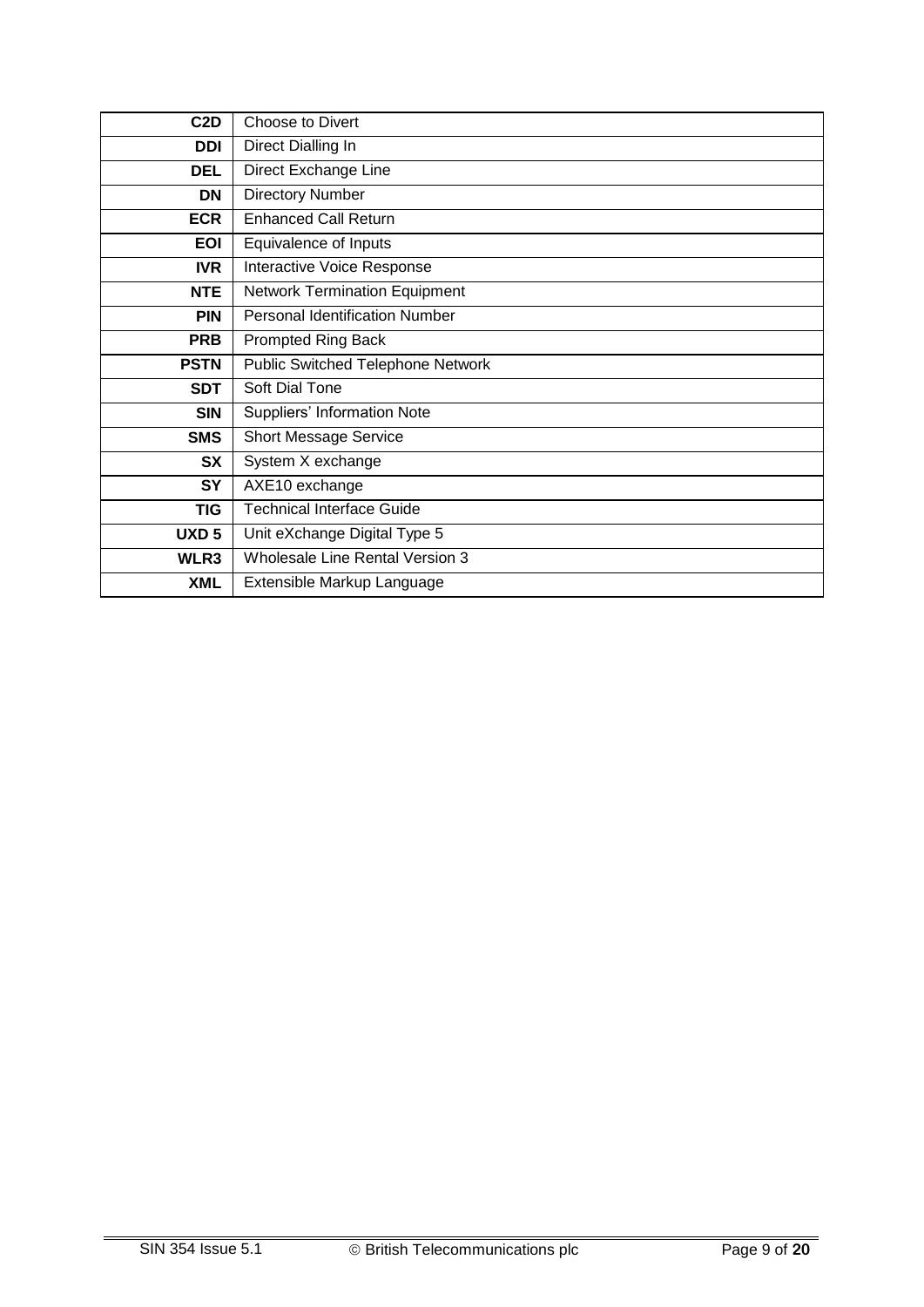# **6. References**

<span id="page-9-0"></span>

| Ref.  |                | Title                                                                                                                |
|-------|----------------|----------------------------------------------------------------------------------------------------------------------|
| $[1]$ | <b>SIN 351</b> | BT Public Switched Telephone Network (PSTN): Technical Characteristics of the Single<br>Analogue Line Interface.     |
| $[2]$ |                |                                                                                                                      |
|       | not<br>used    |                                                                                                                      |
| [3]   | <b>SIN 227</b> | CDS Calling Line Identification Service - Service Description.                                                       |
| [4]   | <b>SIN 350</b> | BT Public Switched Telephone Network (PSTN): Network Tones and Announcements                                         |
| $[5]$ | <b>SIN 413</b> | Fixed Line SMS Service, Service Description and Interface Specification                                              |
| [6]   | <b>SIN 352</b> | BT Public Switched Telephone Network (PSTN): Technical Characteristics of the Multi-<br>Line Analogue Line Interface |

<span id="page-9-4"></span><span id="page-9-3"></span><span id="page-9-2"></span><span id="page-9-1"></span>The above BT SINs are available at [http://www.btplc.com/sinet/](http://www.sinet.bt.com/index.htm)

# **7. History**

| TIG 7 Issue 1                  | October 1998     | First published                                                                                                                                                                                                                                                                                            |
|--------------------------------|------------------|------------------------------------------------------------------------------------------------------------------------------------------------------------------------------------------------------------------------------------------------------------------------------------------------------------|
| TIG 7 Issue 2                  | April 1999       | Addition of BT Call Sign service. Inclusion of additional operating<br>codes. Enhanced UXD5 capabilities.                                                                                                                                                                                                  |
| TIG 7 Issue 3                  | <b>July 1999</b> | Addition of Enhanced Call Return.                                                                                                                                                                                                                                                                          |
| TIG 7 Issue 4                  | August 1999      | Addition of SDT, PRB and Choose to Refuse services.                                                                                                                                                                                                                                                        |
| TIG 7 Issue 5                  | August 1999      | Addition of Homemover Redirect service. Cessation of Code calling<br>on UXD5 from 1/12/99.                                                                                                                                                                                                                 |
| TIG 7 Issue 6                  | September 1999   | Amended description of Choose to Refuse service in clause 4.                                                                                                                                                                                                                                               |
| TIG 7 Issue 7.0                | February 2000    | Homemover Redirect renamed Mover Redirect and description<br>amended.<br>Amended dates for introduction of Choose to Refuse, Anonymous<br>Call Rejection and Enhanced Caller Return.<br>Entry for Enhanced Caller Return in Annex A "Notes" corrected to<br>align with the clause 4 service description.   |
| SIN 354 Issue 1.0   March 2001 |                  | Document re-issued as SIN 354 with editorial changes.<br>Mover Redirect™ removed.<br>MPF withdrawal statement removed.<br>Non Enhanced UXD5 reference removed.                                                                                                                                             |
| SIN 354 Issue 2.0   March 2002 |                  | Entries for BT Ring Back and Call Waiting modified.<br>"Recall" entry deleted (to be moved to SIN 351).<br>Descriptions of Caller Return 1471, Reminder Call & Charge Advice<br>added to complement information in Annexes.<br>1471 Erasure added. Editorial changes.                                      |
| SIN 354 Issue 3.0              | September 2003   | Reference for Distinctive Ringing characteristics changed from SIN<br>249 to SIN 351 Annex A.<br>Call Diversion renamed Smart Divert.<br>Call Minder clause expanded to include BT Answer 1571.<br>Enhancements to UXD 5 capabilities incorporated.<br>"Select Services" changed to "BT Calling Features". |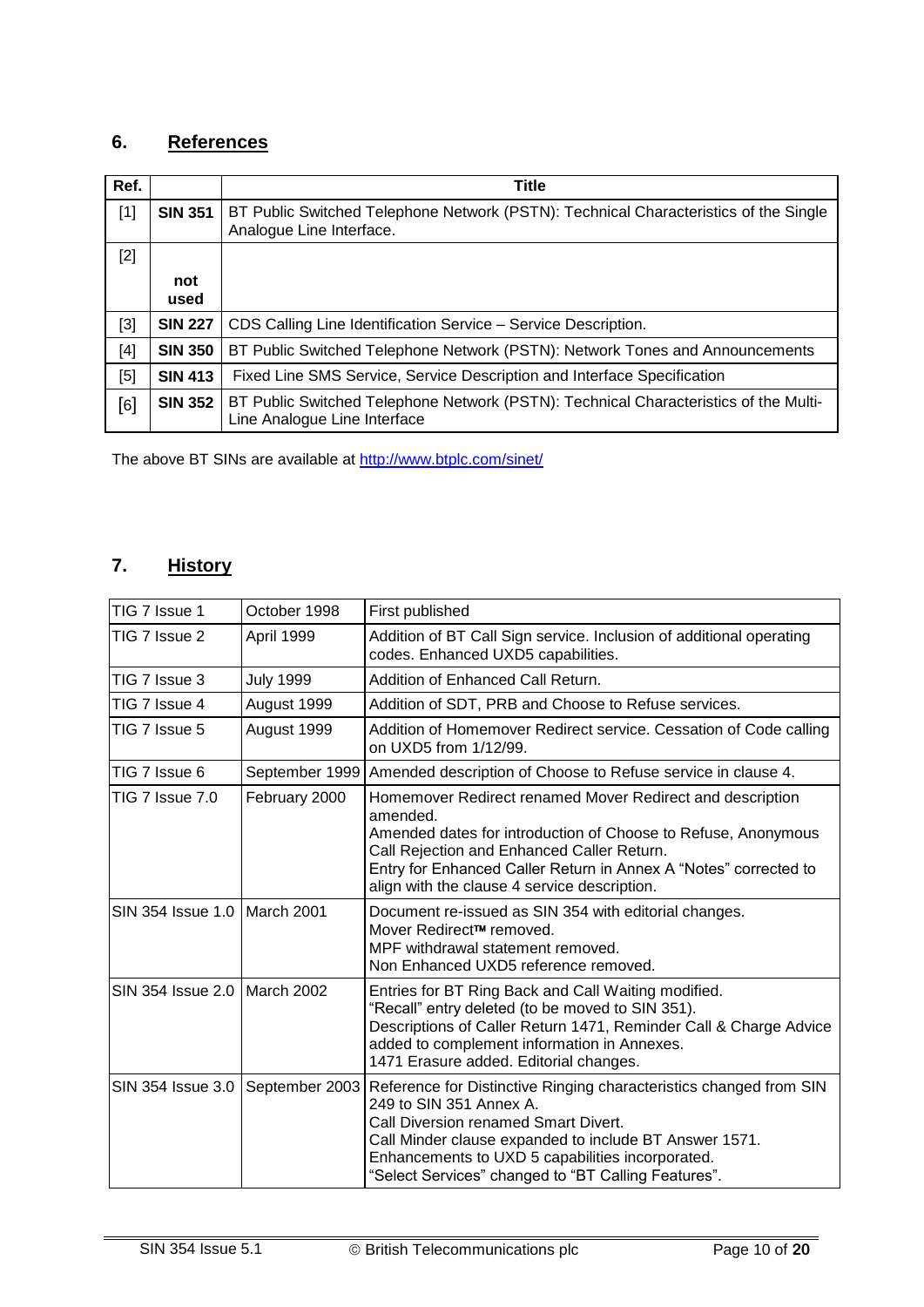| SIN 354 Issue 3.1 July 2005       |                  | "Fixed Line SMS Service" and reference to SIN 413 added.                                                                                                                                                                                                                                                                                                                                                                                                                                                                |
|-----------------------------------|------------------|-------------------------------------------------------------------------------------------------------------------------------------------------------------------------------------------------------------------------------------------------------------------------------------------------------------------------------------------------------------------------------------------------------------------------------------------------------------------------------------------------------------------------|
| SIN 354 Issue 4.0                 | <b>July 2006</b> | Withdrawal notification added for Charge Advice, Night Busying,<br>analogue DDI and Meter Pulse Facility.<br>Called Party Answer added<br>Call Diversion added to Service Descriptions and Smart Divert entry<br>amended to add remote control facility.<br>Column for 21CN supplementary services added to Annexes.<br>Call Diversion replaces Smart Divert in Annexes where there is no<br>remote control.<br>"Smart Divert - on busy and no reply" added to Annex A & B.<br>Smart Divert codes corrected in Annex B. |
| SIN 354 Issue 4.1   December 2008 |                  | Annexes A & B - Supplementary Service availabilities updated on<br>different types of exchange                                                                                                                                                                                                                                                                                                                                                                                                                          |
|                                   |                  | Direct Dialling In (DDI) product withdrawn                                                                                                                                                                                                                                                                                                                                                                                                                                                                              |
|                                   |                  | 1471 Extra product withdrawn                                                                                                                                                                                                                                                                                                                                                                                                                                                                                            |
|                                   |                  | Meter Pulse Facility product withdrawn                                                                                                                                                                                                                                                                                                                                                                                                                                                                                  |
|                                   |                  | Night Busying (30k Ohm Key Control) product withdrawn                                                                                                                                                                                                                                                                                                                                                                                                                                                                   |
|                                   |                  | Three Way Calling added to Service Descriptions                                                                                                                                                                                                                                                                                                                                                                                                                                                                         |
|                                   |                  | Also minor editorial amendments throughout SIN                                                                                                                                                                                                                                                                                                                                                                                                                                                                          |
| SIN 354 Issue 4.2   February 2009 |                  | Index updated to include white labelled Wholesale 1571 basic<br>messaging service as per BT Answer 1571                                                                                                                                                                                                                                                                                                                                                                                                                 |
|                                   |                  | Charge Advice is a BT Retail specific product and not available via<br>WLR.                                                                                                                                                                                                                                                                                                                                                                                                                                             |
| SIN 354 Issue 4.3 October 2015    |                  | SIN 353 removed from reference list. SIN 353 has now been<br>withdrawn.                                                                                                                                                                                                                                                                                                                                                                                                                                                 |
|                                   |                  | SINet site reference changed from http://www.sinet.bt.com to<br>http://www.btplc.com/sinet/                                                                                                                                                                                                                                                                                                                                                                                                                             |
| SIN 354 Issue 5                   | December 2016    | Index and description updated to include Choose to Divert and<br>Caller Redirect.                                                                                                                                                                                                                                                                                                                                                                                                                                       |
| SIN 354 Issue 5.1   February 2018 |                  | Typographical errors fixed in Section 4.25. C2D interworking<br>statement added to Section 4.5.                                                                                                                                                                                                                                                                                                                                                                                                                         |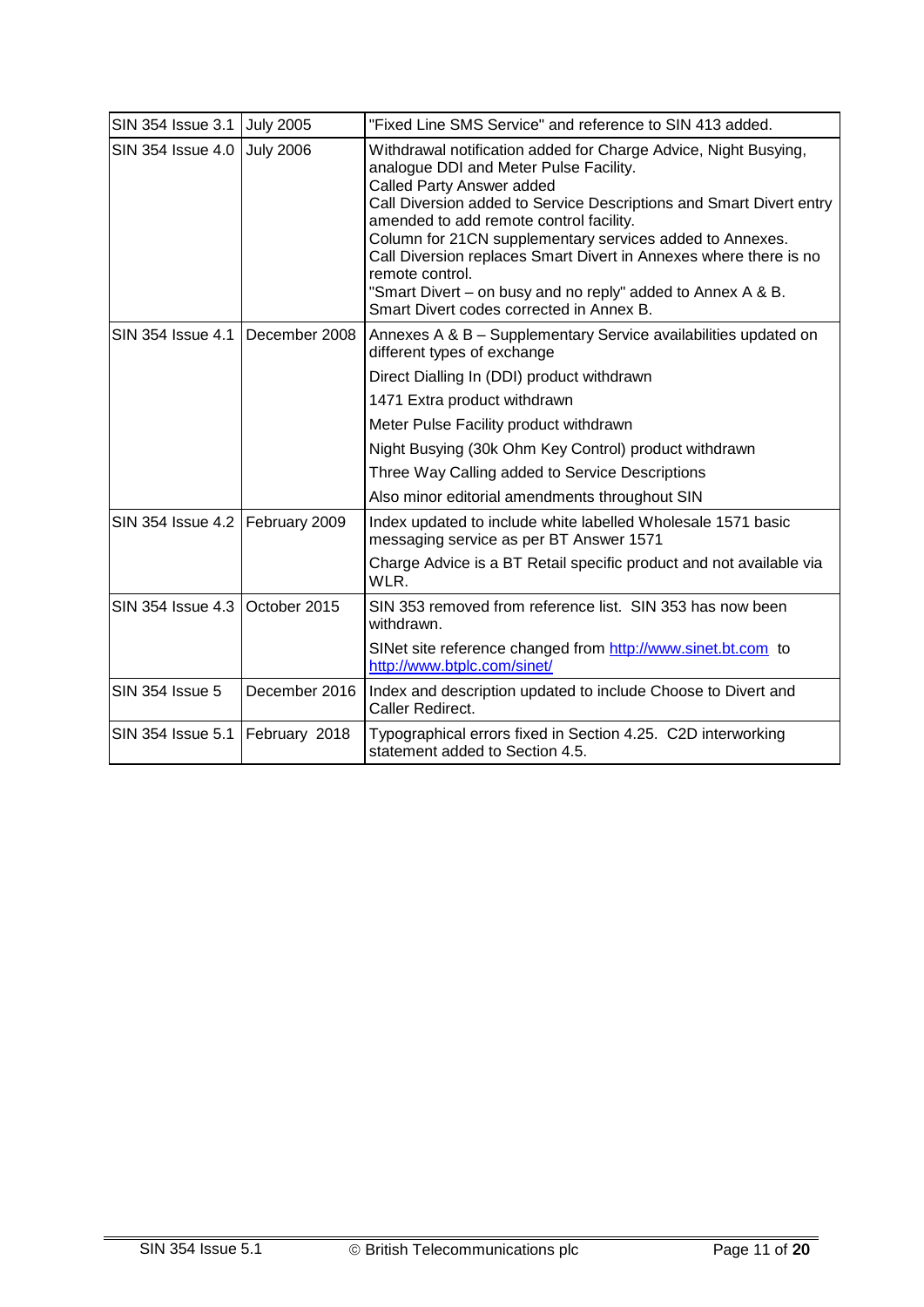| <b>Feature</b>                              | <b>Activation Codes</b> |            |              | <b>System</b><br>X(SX) | <b>AXE10</b><br>(SY) | UXD5           | <b>21C</b>                | <b>Notes</b>                                                                                                                                                      |
|---------------------------------------------|-------------------------|------------|--------------|------------------------|----------------------|----------------|---------------------------|-------------------------------------------------------------------------------------------------------------------------------------------------------------------|
|                                             | ON                      | <b>OFF</b> | <b>Check</b> |                        |                      |                |                           |                                                                                                                                                                   |
| Repeat Last Call                            | $*$ <sup>0</sup>        |            |              | $\checkmark$           | ✓                    | $\pmb{\times}$ | $\boldsymbol{\mathsf{x}}$ | Automatically sets up call to<br>last dialled number.                                                                                                             |
| Ring Back Inhibit                           | *02*37#                 | #02*37#    | *#02*37#     | ✓                      | ✓                    | $\checkmark$   | $\checkmark$              | Prevents Ring Back requests<br>from being placed against<br>user's line.                                                                                          |
| Calling Line Identity<br>-per call withhold | 141[DN]                 |            |              | $\checkmark$           | $\checkmark$         | $\checkmark$   | $\checkmark$              | $DN =$ national number                                                                                                                                            |
| Calling Line Identity<br>-per call release  | 1470[DN]                |            |              | $\checkmark$           | $\checkmark$         | $\checkmark$   | ✓                         | $DN =$ national number                                                                                                                                            |
| <b>Caller Return</b>                        | 1471[3]                 |            |              | $\checkmark$           | $\checkmark$         | $\checkmark$   | ✓                         | $[3]$ = digit 3 may be entered<br>when prompted to return the<br>call.                                                                                            |
| <b>1471 Extra</b>                           | 1471[3]                 |            |              | $\checkmark$           | $\checkmark$         | N/A            | $\checkmark$              | $[3]$ = digit 3 may be entered<br>when prompted to return the<br>call to one of last five incoming<br>calls.<br><b>NB - SERVICE WITHDRAWN</b><br>IN DECEMBER 2008 |
| Choose to Refuse                            | 14258 (see note)        |            |              | $\checkmark$           | $\checkmark$         | $\checkmark$   | $\checkmark$              | Refer to Section 4.16                                                                                                                                             |
| 1471 Erasure                                | 1475                    |            | 1471         | $\checkmark$           |                      | $\checkmark$   | ✓                         |                                                                                                                                                                   |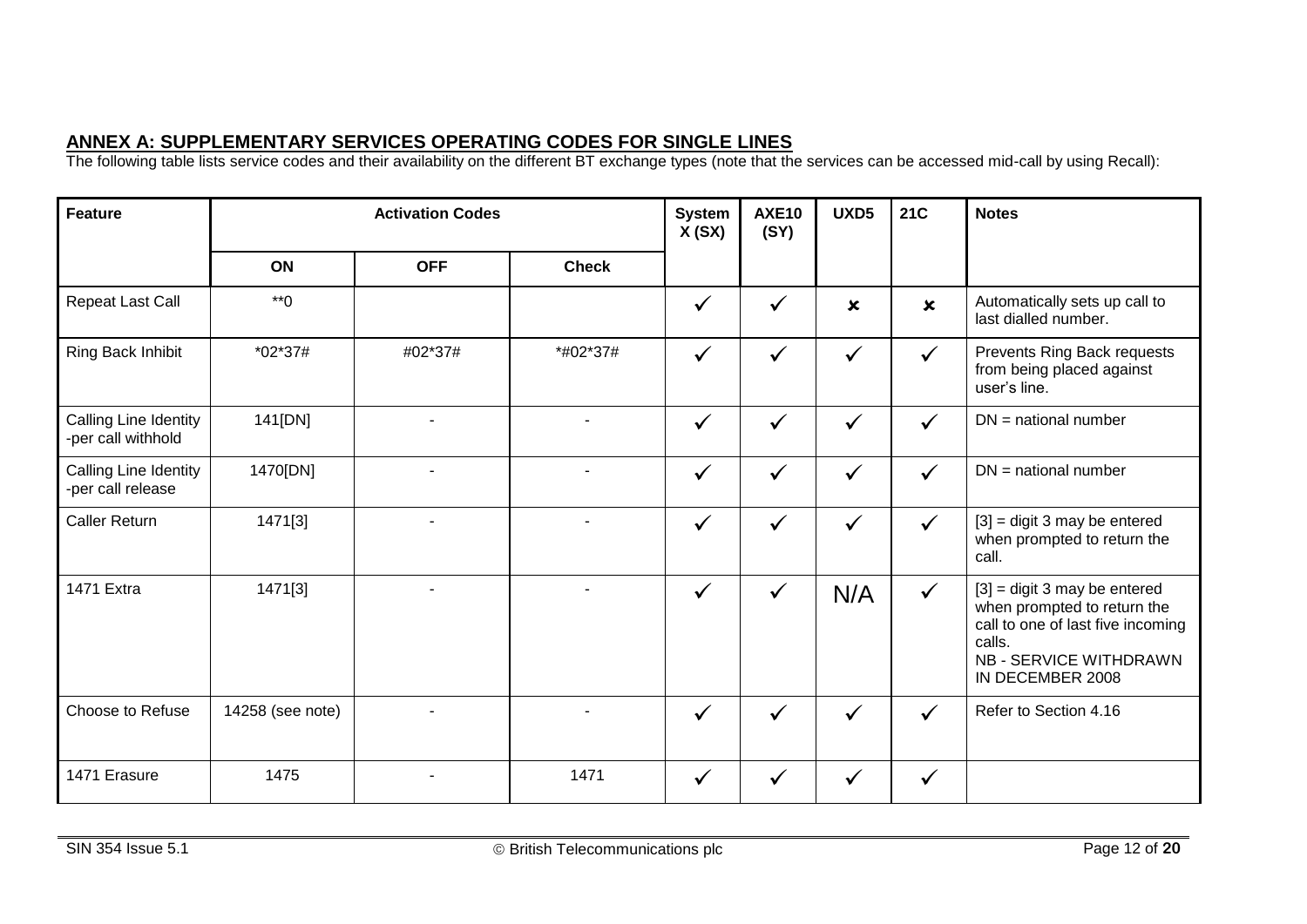| <b>Feature</b>                                              | <b>Activation Codes</b> |                        |              | <b>System</b><br>X(SX)    | <b>AXE10</b><br>(SY) | UXD5                         | <b>21C</b>   | <b>Notes</b>                                                                                           |
|-------------------------------------------------------------|-------------------------|------------------------|--------------|---------------------------|----------------------|------------------------------|--------------|--------------------------------------------------------------------------------------------------------|
|                                                             | <b>ON</b>               | <b>OFF</b>             | <b>Check</b> |                           |                      |                              |              |                                                                                                        |
| Call Minder,<br><b>BT Answer 1571 &amp;</b>                 | Admin provided          |                        | 1571         | ✓                         | $\checkmark$         | $\checkmark$<br>$\checkmark$ | $\checkmark$ | Own line access - 1571<br>Call Minder Remote access -<br>[DN], wait for Call Minder<br>prompt, *[PIN]. |
| Wholesale 1571                                              |                         |                        | See notes    |                           |                      |                              |              | $DN = own$ national number.                                                                            |
| Call Diversion -<br>all calls.                              | *21*[DN]#               | #21#                   | *#21#        | $\checkmark$              | ✓                    | $\checkmark$                 | $\checkmark$ | DN = 'diverted to' national<br>number                                                                  |
| Anonymous Call<br>Rejection                                 | $*227#$                 | #227#                  | *#227#       | $\checkmark$              | $\checkmark$         | $\checkmark$                 | $\checkmark$ |                                                                                                        |
| <b>Caller Display</b>                                       | $*234#$                 | #234#                  | *#234#       | $\checkmark$              | $\checkmark$         | $\checkmark$                 | $\checkmark$ | UXD5 - The Caller Display<br>service is available but cannot<br>be controlled by activation<br>codes.  |
| <b>Incoming Call</b><br>Barring - all calls.                | $*261#$                 | #261#                  | *#261#       | $\checkmark$              | $\checkmark$         | $\checkmark$                 | $\checkmark$ |                                                                                                        |
| <b>Outgoing Call</b><br>Barring - cancelling<br>all options | $\mathbf{r}$            | #34*[PIN]#             |              | $\boldsymbol{\mathsf{x}}$ | $\checkmark$         | $\checkmark$                 | $\checkmark$ |                                                                                                        |
| <b>Outgoing Call</b><br>Barring - almost all<br>calls.      | $*341#$                 | #341*[PIN]#<br>(Note1) | *#34#        | $\checkmark$              | $\checkmark$         | $\checkmark$                 | $\checkmark$ | Note 1: SX: cancels all active<br>options. SY, UXD5 and 21C:<br>cancels Option 1 only.                 |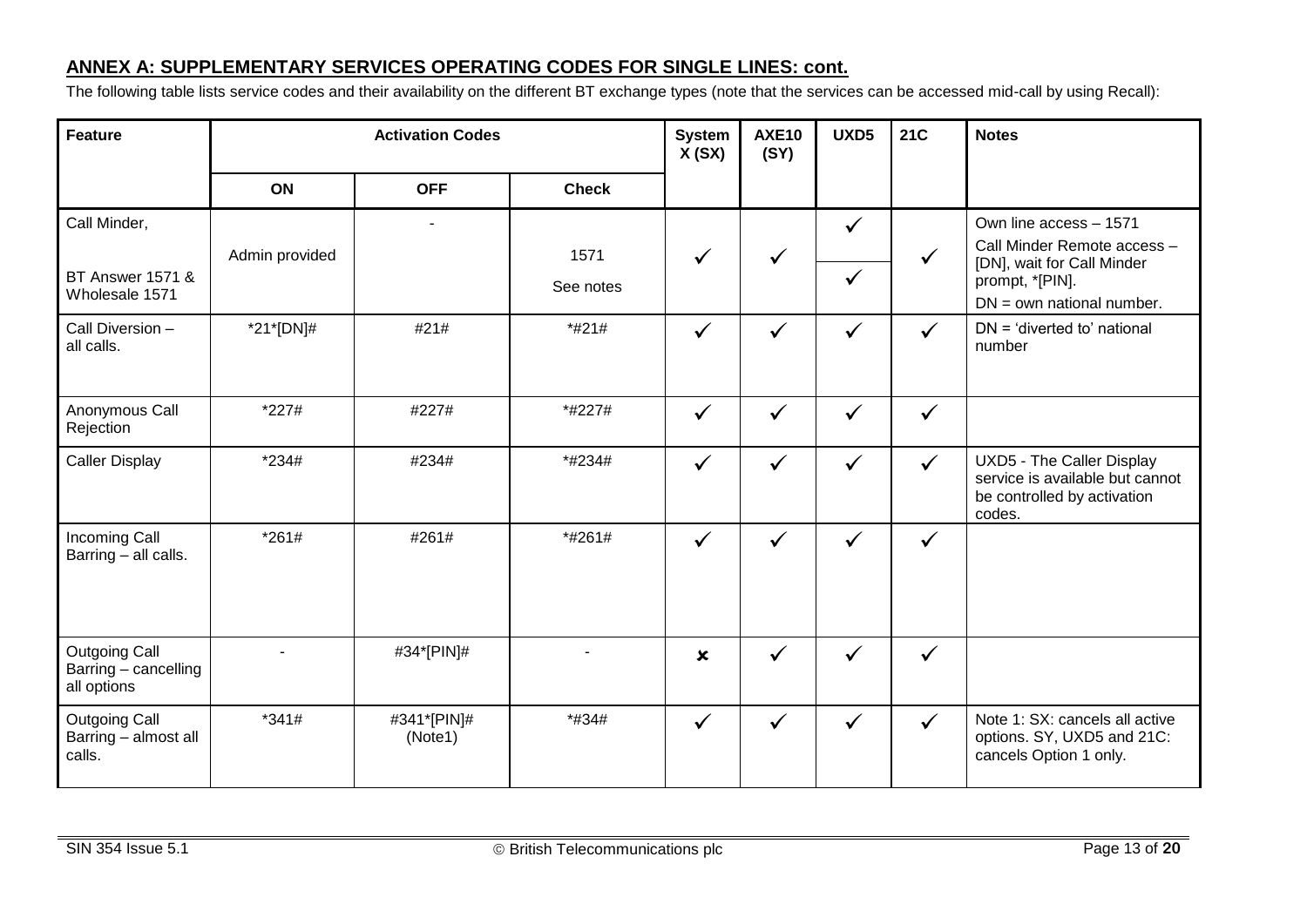| <b>Feature</b>                                                              | <b>Activation Codes</b> |             |              | <b>System</b><br>X(SX) | <b>AXE10</b><br>(SY)      | UXD5                      | <b>21C</b>                | <b>Notes</b>                                                                        |
|-----------------------------------------------------------------------------|-------------------------|-------------|--------------|------------------------|---------------------------|---------------------------|---------------------------|-------------------------------------------------------------------------------------|
|                                                                             | ON                      | <b>OFF</b>  | <b>Check</b> |                        |                           |                           |                           |                                                                                     |
| <b>Outgoing Call</b><br>Barring - national,<br>international and<br>mobile. | *342#                   | #342*[PIN]# | *#34#        | $\checkmark$           | $\checkmark$              | $\checkmark$              | $\checkmark$              |                                                                                     |
| <b>Outgoing Call</b><br>Barring-<br>international.                          | $*343#$                 | #343*[PIN]# | *#34#        | ✓                      |                           | $\checkmark$              | $\checkmark$              | Includes calls to premium rate<br>information services for SY.                      |
| <b>Outgoing Call</b><br>Barring - operator<br>calls                         | *344#                   | #344*[PIN]# | *#34#        | $\checkmark$           | ✓                         | $\checkmark$              | $\checkmark$              |                                                                                     |
| <b>Outgoing Call</b><br>Barring - codes<br>using $*$ or $#$                 | *345#                   | #345*[PIN]# | *#34#        | $\checkmark$           | $\checkmark$              | $\checkmark$              | ✓                         | <b>Excludes Call Barring operating</b><br>code.                                     |
| <b>Outgoing Call</b><br>Barring-premium<br>rate information<br>services.    | *347#                   | #347*[PIN]# | *#34#        | $\checkmark$           | $\boldsymbol{\mathsf{x}}$ | $\checkmark$              | $\checkmark$              | Refer to Outgoing "Call Barring<br>- international" feature for SY<br>(code *343#). |
| Charge Advice -<br>per call                                                 | *40*[DN]#<br>or         |             |              | $\checkmark$           | $\boldsymbol{\mathsf{x}}$ | $\boldsymbol{\mathsf{x}}$ | $\mathbf x$               | $DN =$ national number                                                              |
|                                                                             | R*40# for mid call      |             |              |                        |                           | ×                         | $\boldsymbol{\mathsf{x}}$ |                                                                                     |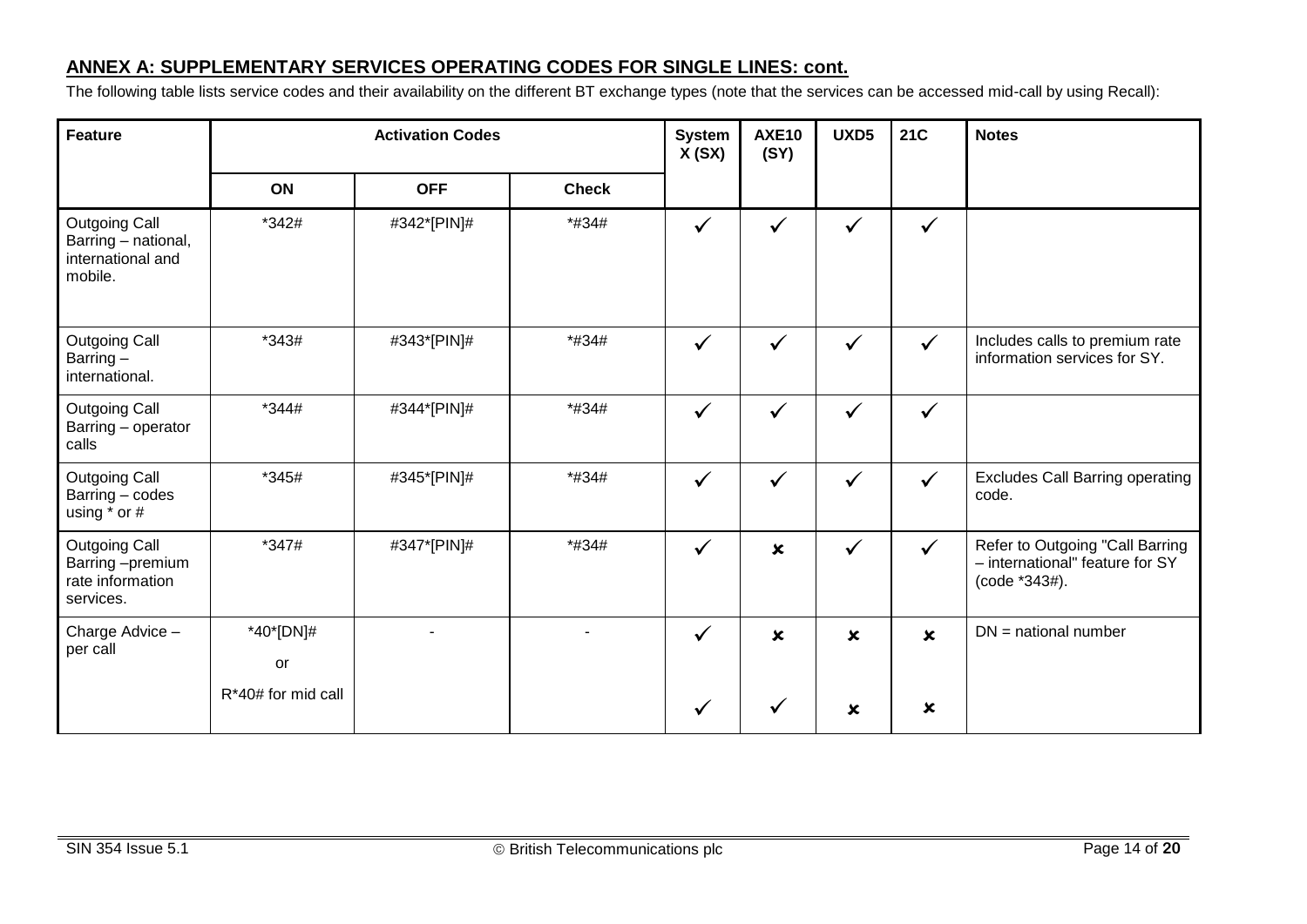| <b>Feature</b>                | <b>Activation Codes</b>                       |                                     |                                          | <b>System</b><br>X(SX)                    | <b>AXE10</b><br>(SY) | UXD5                      | <b>21C</b>                | <b>Notes</b>                                                                                                                                                                                  |
|-------------------------------|-----------------------------------------------|-------------------------------------|------------------------------------------|-------------------------------------------|----------------------|---------------------------|---------------------------|-----------------------------------------------------------------------------------------------------------------------------------------------------------------------------------------------|
|                               | <b>ON</b>                                     | <b>OFF</b>                          | <b>Check</b>                             |                                           |                      |                           |                           |                                                                                                                                                                                               |
| Charge Advice -<br>per call.  | *40#[DN]<br><b>or</b><br>$R*40#$ for mid call |                                     |                                          | $\boldsymbol{\mathsf{x}}$<br>$\checkmark$ | ✓                    | $\boldsymbol{\mathsf{x}}$ | $\mathbf x$               | $DN =$ national number                                                                                                                                                                        |
|                               |                                               |                                     |                                          |                                           | $\checkmark$         | $\pmb{\times}$            | $\boldsymbol{\mathsf{x}}$ |                                                                                                                                                                                               |
| Charge Advice - all<br>calls. | $*411#$                                       | #411#                               | *#411#                                   | ✓                                         | ✓                    | $\pmb{\times}$            | $\boldsymbol{\mathsf{x}}$ |                                                                                                                                                                                               |
| Call Waiting                  | $*43#$                                        | #43#                                | *#43#                                    | $\checkmark$                              | $\checkmark$         | $\checkmark$              | $\checkmark$              | To accept and toggle: Recall.<br>Customers on UXD5s key<br>Recall 2 to talk to the second<br>caller and Recall 1 to return to<br>the first caller.                                            |
| Smart Divert-<br>all calls.   | *44*[PIN]*[DN1]*<br>$[DN2]$ #                 | #44*[PIN]*<br>[number1]#            | *#44*[PIN]*<br>[number1]#                | $\checkmark$                              | $\checkmark$         | $\checkmark$              | $\checkmark$              | $DN1 = own$ national number<br>$DN2 = 'diverted to' number$                                                                                                                                   |
| <b>BT Ring Back</b>           | 5                                             | #37*[DN]# (Note 1)<br>#37# (Note 2) | *#37*[DN]#<br>(Note 1)<br>*#37# (Note 2) | $\checkmark$                              | $\checkmark$         | $\checkmark$              | $\checkmark$              | Note 1: Used to check/cancel<br>Individual Ring Back Request.<br>Note 2: Used to check/cancel<br>all Ring Back Requests.<br>$DN =$ national number of<br>previously set Ring Back<br>request. |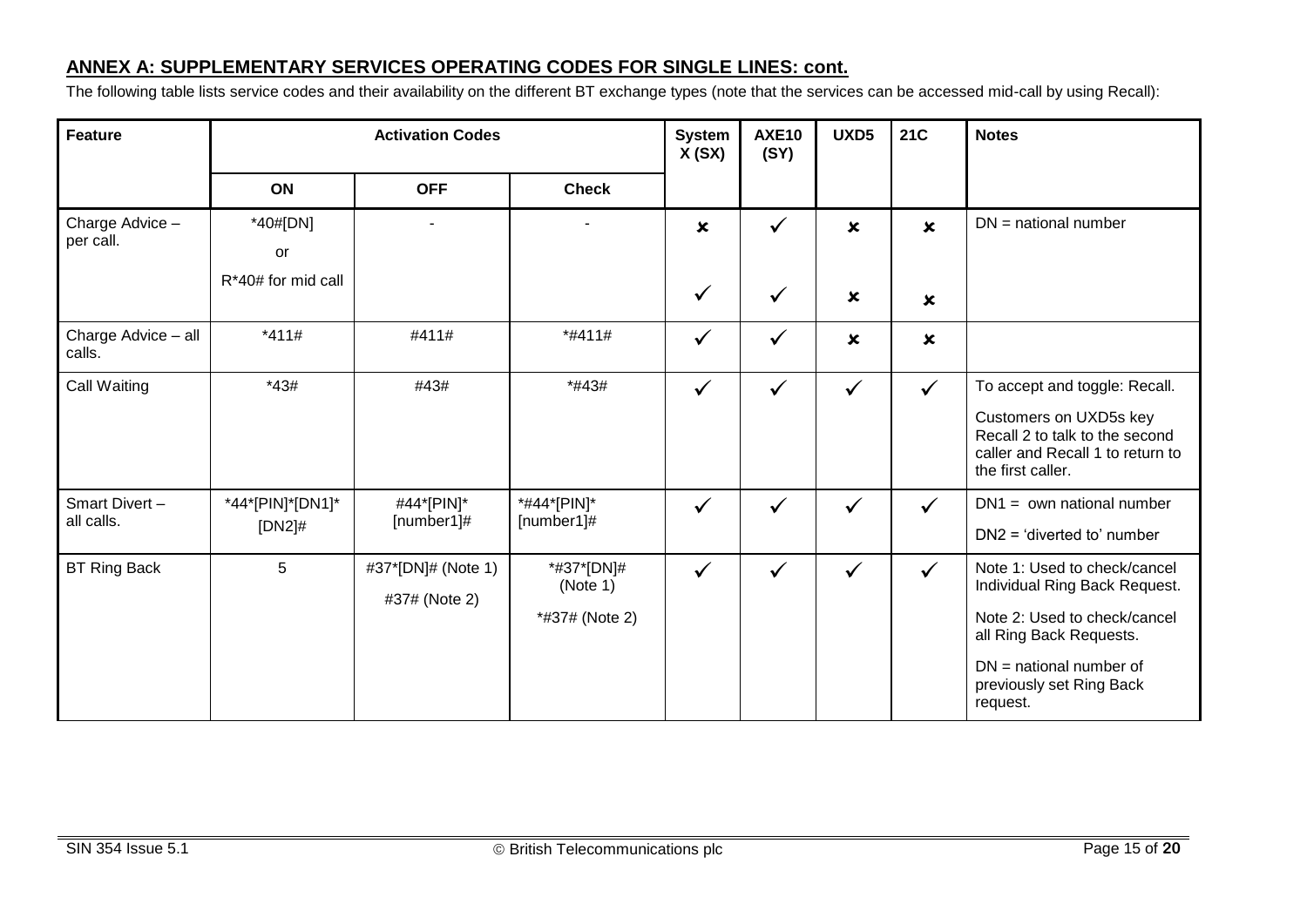| <b>Feature</b>                               | <b>Activation Codes</b>       |                                              |                   | <b>System</b><br>X(SX) | <b>AXE10</b><br>(SY)      | UXD5                      | <b>21C</b>                | <b>Notes</b>                                                                                              |
|----------------------------------------------|-------------------------------|----------------------------------------------|-------------------|------------------------|---------------------------|---------------------------|---------------------------|-----------------------------------------------------------------------------------------------------------|
|                                              | ON                            | <b>OFF</b>                                   | <b>Check</b>      |                        |                           |                           |                           |                                                                                                           |
| Code Calling-<br>to store<br>to dial         | *51*[code]*[DN]#<br>**[code]  | #51*[code]#                                  | *#51*[code]#      | $\checkmark$           | $\checkmark$              | $\boldsymbol{\mathsf{x}}$ | $\boldsymbol{\mathsf{x}}$ | $code = 3 to 29$ for SX.<br>$code = 10$ to 36 for SY.<br>$code = 3$ to 9 for UXD5.<br>DN= national number |
| Single Reminder<br>Call                      | *55*[hhmm]#                   | #55#                                         | *#55#             | $\checkmark$           | $\checkmark$              | $\checkmark$              | $\checkmark$              | $h_{m} = 24$ hour clock                                                                                   |
| Regular Reminder<br>Call.                    | $*56*$ [hhmm]*<br>[option]#   | #56*[hhmm]*<br>[option]# or #56# for<br>all. | *#56#             | $\checkmark$           | $\boldsymbol{\mathsf{x}}$ | $\pmb{\times}$            | $\mathbf x$               | $h_{m} = 24$ hour clock<br>option = $1$ (Mon) to $7(Sun)$ ,<br>$8 =$ Mon to Fri, $9 =$ Every day.         |
| Call Diversion -<br>on no reply              | *61*[DN]#                     | #61#                                         | *#61#             | $\checkmark$           | $\checkmark$              | $\checkmark$              | $\checkmark$              | DN= 'diverted to' national<br>number                                                                      |
| Smart Divert-<br>on no reply.                | *64*[PIN]*[DN1]*<br>$[DN2]$ # | #64*[PIN]*[DN1]#                             | *#64*[PIN]*[DN1]# | $\checkmark$           | ✓                         | $\checkmark$              | $\checkmark$              | DN1= own national number<br>DN2= 'diverted to' national<br>number                                         |
| Smart Divert-<br>on busy.                    | *65*[PIN]*[DN1]*<br>$[DN2]$ # | #65*[PIN]*[DN1]#                             | *#65*[PIN]*[DN1]# | $\checkmark$           | $\checkmark$              | $\checkmark$              | $\checkmark$              | $DN1 = own$ national number<br>$DN2 = 'diverted to' national$<br>number.                                  |
| Call Diversion -<br>on busy and no<br>reply. | *66*[DN]#                     | #66#                                         | *#66#             | $\checkmark$           | $\pmb{\times}$            | $\checkmark$              | $\boldsymbol{\mathsf{x}}$ | $DN = 'diverted to'$ national<br>number                                                                   |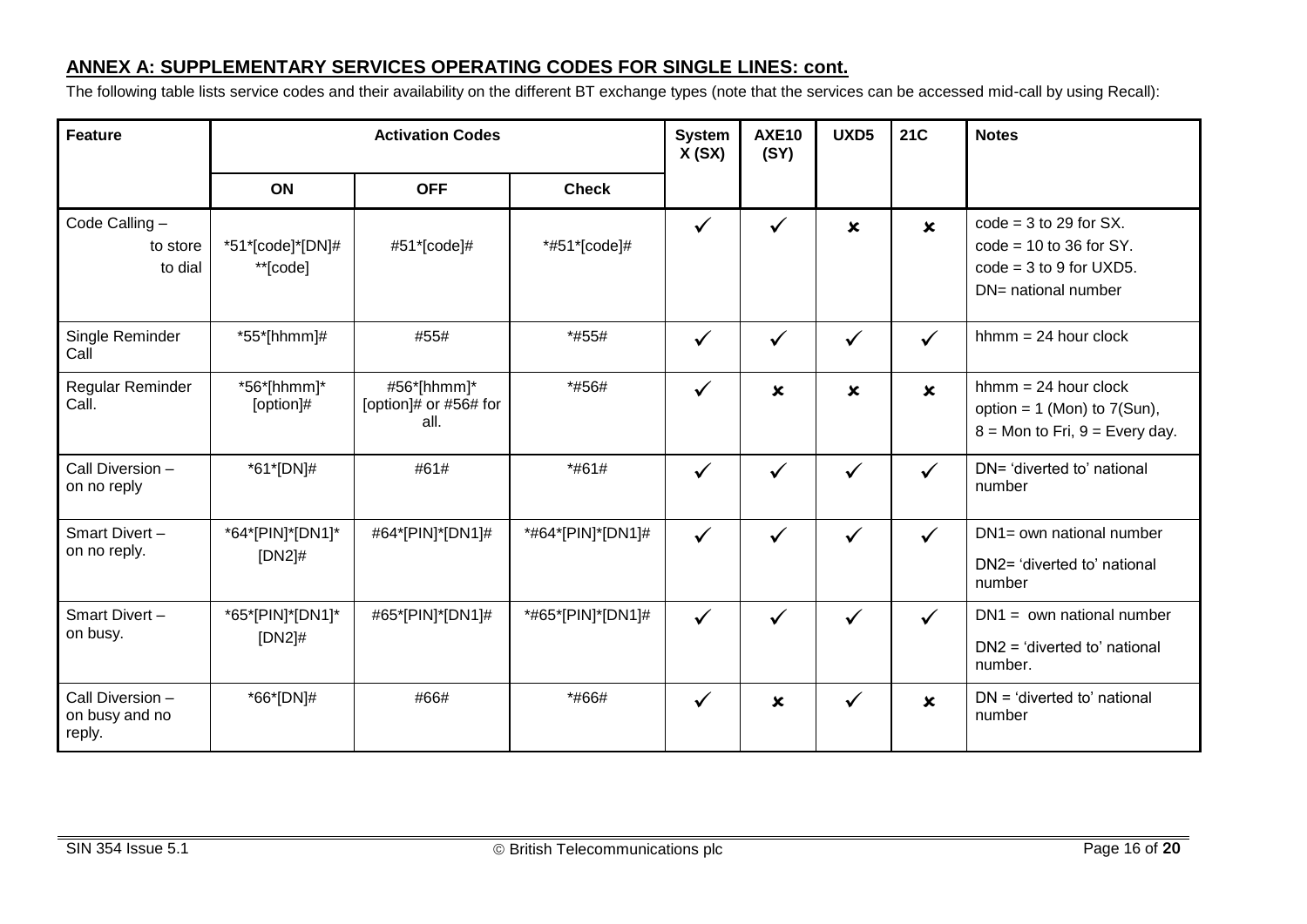| <b>Feature</b>                                                                                       | <b>Activation Codes</b>                                                       |            |              | <b>System</b><br>X(SX) | <b>AXE10</b><br>(SY) | UXD5                      | <b>21C</b>   | <b>Notes</b>                                                                                                                                                                    |
|------------------------------------------------------------------------------------------------------|-------------------------------------------------------------------------------|------------|--------------|------------------------|----------------------|---------------------------|--------------|---------------------------------------------------------------------------------------------------------------------------------------------------------------------------------|
|                                                                                                      | ON                                                                            | <b>OFF</b> | <b>Check</b> |                        |                      |                           |              |                                                                                                                                                                                 |
| Call Diversion –<br>on busy.                                                                         | *67*[DN]#                                                                     | #67#       | *#67#        | $\checkmark$           |                      | $\checkmark$              | $\checkmark$ | $DN = 'diverted to' national$<br>number                                                                                                                                         |
| Three Way Calling<br>To toggle between<br>To talk to both<br>To end first call<br>To end second call | R[DN]<br>R <sub>2</sub><br>R <sub>3</sub><br>R <sub>5</sub><br>R <sub>7</sub> |            |              | $\checkmark$           |                      | $\checkmark$              | $\checkmark$ | $R = Recall$ , $DN = 3rd$ party<br>national number.<br>$R2$ = Recall then digit 2,<br>$R3$ = Recall then digit 3,<br>$R5$ = Recall then digit 5,<br>$R7$ = Recall then digit 7. |
| Choose to Divert<br>1572                                                                             | Admin provided                                                                | ٠          |              | $\checkmark$           |                      | $\boldsymbol{\mathsf{x}}$ | $\checkmark$ | Refer to section 4.25                                                                                                                                                           |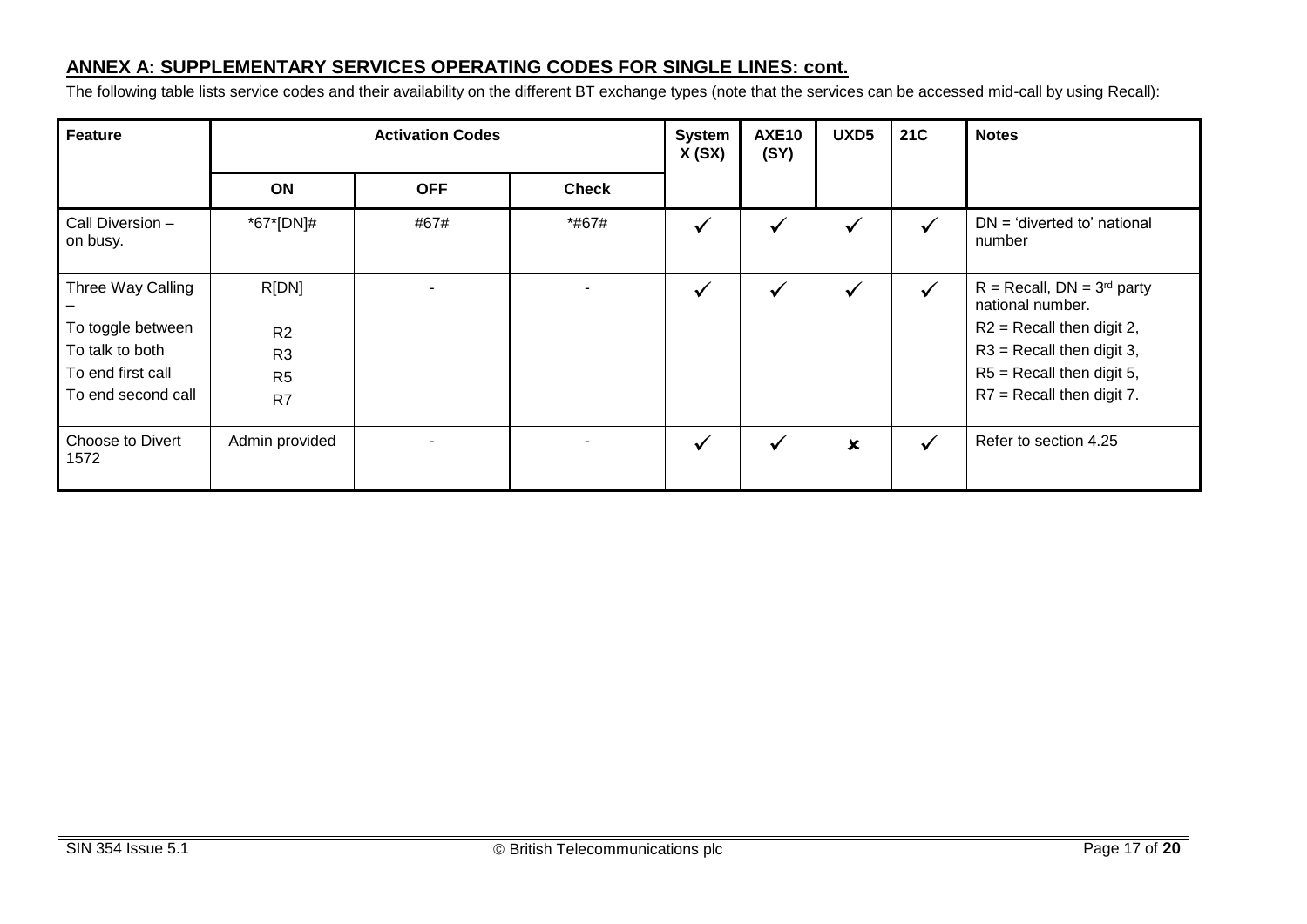# **ANNEX B: SUPPLEMENTARY SERVICES OPERATING CODES FOR MULTI-LINE GROUPS (MLG)**

The following table lists service codes and their availability on the different BT exchange types:

| <b>Feature</b>                                     | <b>Activation Codes</b> |                   |                    | <b>System</b><br>X(SX) | <b>AXE10</b><br>(SY)      | UXD5                      | 21C                       | <b>Notes</b>                                                                                                               |
|----------------------------------------------------|-------------------------|-------------------|--------------------|------------------------|---------------------------|---------------------------|---------------------------|----------------------------------------------------------------------------------------------------------------------------|
|                                                    | <b>ON</b>               | <b>OFF</b>        | <b>Check</b>       |                        |                           |                           |                           |                                                                                                                            |
| Ring Back Inhibit                                  | *02*37#                 | #02*37#           | *#02*37#           | $\checkmark$           | ✓                         | $\boldsymbol{\mathsf{x}}$ | $\checkmark$              | For individual lines within a<br>Multi-Line Group (MLG) with<br>their own national number.                                 |
|                                                    |                         |                   |                    |                        |                           |                           |                           | Note: For AXE10 & 21C, where<br>no individual national number<br>exists, Ring Back Inhibit will be<br>against main number. |
| Ring Back Inhibit                                  | *03*37*KW#              | *03*37*KW#        | *03*37*KW#         | $\checkmark$           | $\boldsymbol{\mathsf{x}}$ | $\boldsymbol{\mathsf{x}}$ | $\boldsymbol{\mathsf{x}}$ | System X - Used for Ring Back<br>Inhibit against main number.                                                              |
|                                                    |                         |                   |                    |                        |                           |                           |                           | $KW = Keyword (PIN)$                                                                                                       |
| Call Diversion -<br>all calls.                     | *121*[DN]#              | #121#             | *#121#             | $\checkmark$           | $\checkmark$              | $\checkmark$              | $\checkmark$              | $DN = 'diverted to'$ national<br>number                                                                                    |
| <b>Calling Line Identity</b><br>-per call withhold | 141[DN]                 | $\blacksquare$    |                    | $\checkmark$           | $\checkmark$              | $\checkmark$              | $\checkmark$              | $DN =$ national number                                                                                                     |
| Calling Line Identity<br>-per call release.        | 1470[DN]                | $\blacksquare$    |                    | $\checkmark$           | $\checkmark$              | $\checkmark$              | $\checkmark$              | $DN =$ national number                                                                                                     |
| Call Diversion -<br>on no reply                    | *161*[DN]#              | #161#             | *#161#             | $\checkmark$           | $\checkmark$              | $\checkmark$              | $\checkmark$              | $DN = 'diverted to' national$<br>number                                                                                    |
| Smart Divert-<br>on no reply.                      | *164*[PIN]*[DN1]*       | #164*[PIN]*[DN1]# | *#164*[PIN]*[DN1]# | $\checkmark$           | $\checkmark$              | $\checkmark$              | $\checkmark$              | $DN1 = own$ national number                                                                                                |
|                                                    | $[DN2]$ #               |                   |                    |                        |                           |                           |                           | $DN2 = 'diverted to' national$<br>number.                                                                                  |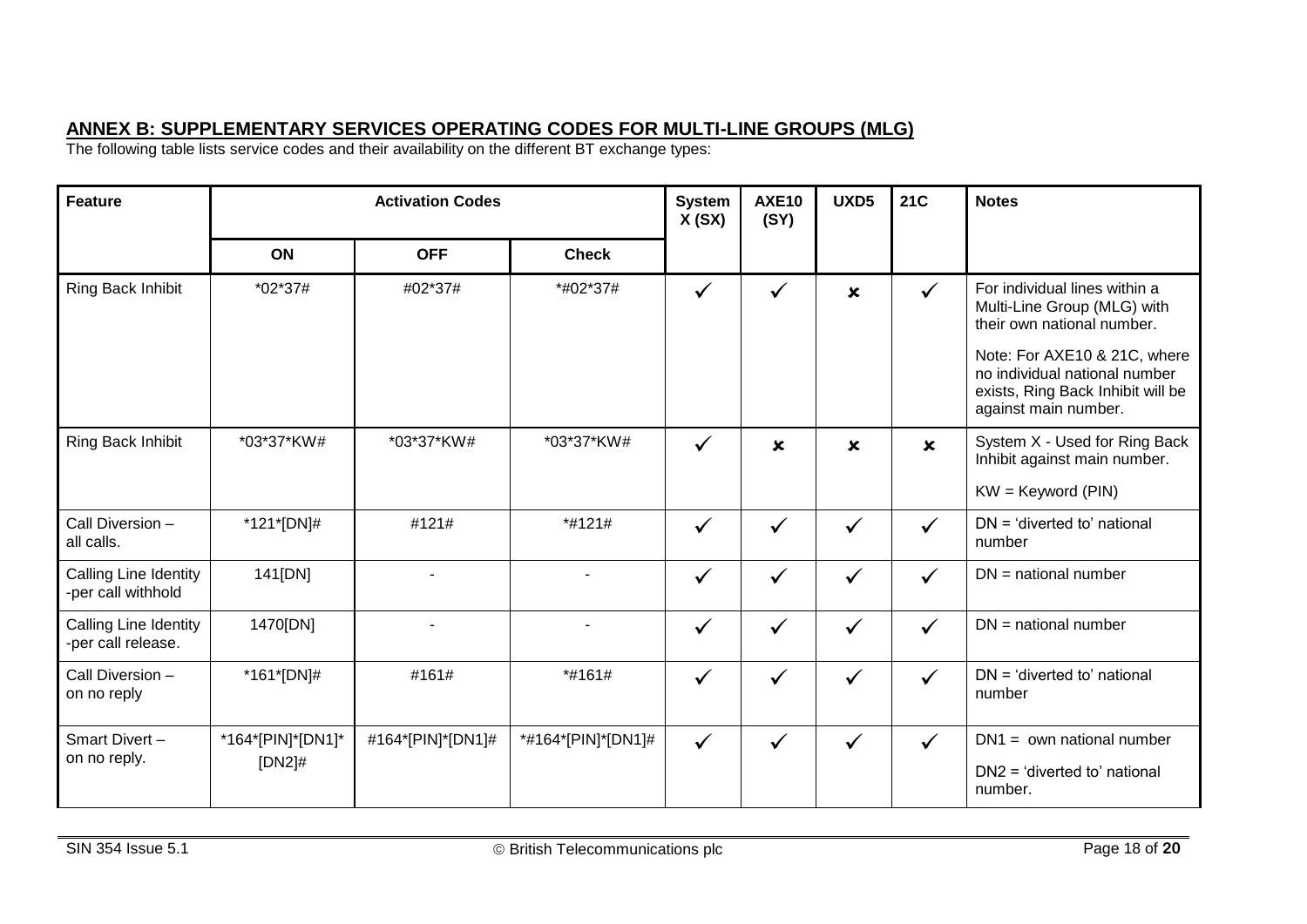# **ANNEX B: SUPPLEMENTARY SERVICES OPERATING CODES FOR MULTI-LINE GROUPS (MLG): cont.**

The following table lists service codes and their availability on the different BT exchange types:

| <b>Feature</b>                                                              | <b>Activation Codes</b>        |                        |                    |                           | <b>AXE10</b><br>(SY)      | UXD5                      | <b>21C</b>   | <b>Notes</b>                                                                           |
|-----------------------------------------------------------------------------|--------------------------------|------------------------|--------------------|---------------------------|---------------------------|---------------------------|--------------|----------------------------------------------------------------------------------------|
|                                                                             | <b>ON</b>                      | <b>OFF</b>             | <b>Check</b>       |                           |                           |                           |              |                                                                                        |
| Smart Divert-<br>on busy.                                                   | *165*[PIN]*[DN1]*<br>$[DN2]$ # | #165*[PIN]*[DN1]#      | *#165*[PIN]*[DN1]# | $\checkmark$              | $\checkmark$              | $\checkmark$              | $\checkmark$ | $DN1 = own$ national number<br>$DN2 = 'diverted to' national$<br>number.               |
| Call Diversion -<br>on busy and no<br>reply.                                | *166*[DN]#                     | #166#                  | *#167#             | $\checkmark$              | $\pmb{\times}$            | $\checkmark$              | $\mathbf x$  | $DN = 'diverted to' national$<br>number                                                |
| Call Diversion -<br>on busy.                                                | *167*[DN]#                     | #167#                  | *#167#             | $\checkmark$              | $\checkmark$              | $\checkmark$              | $\checkmark$ | $DN = 'diverted to'$ national<br>number                                                |
| <b>Incoming Call</b><br>Barring - all calls.                                | *261*[PIN]#                    | #261*[PIN]#            | *#261#             | $\boldsymbol{\mathsf{x}}$ | $\boldsymbol{\mathsf{x}}$ | $\checkmark$              | $\mathbf x$  | UXD5 - provided on first line.                                                         |
| <b>Incoming Call</b><br>Barring - all calls.                                | *262*[PIN]#                    | #262*[PIN]#            | *#262#             | $\checkmark$              | $\checkmark$              | $\pmb{\times}$            | $\checkmark$ |                                                                                        |
| <b>Outgoing Call</b><br>Barring - almost all<br>calls.                      | $*351#$                        | #351*[PIN]#<br>(Note1) | *#35#              | $\checkmark$              | ✓                         | $\pmb{\times}$            | $\checkmark$ | Note 1: SX: cancels all active<br>options. SY, UXD5 and 21C:<br>cancels Option 1 only. |
| <b>Outgoing Call</b><br>Barring - national,<br>international and<br>mobile. | *352#                          | #352*[PIN]#            | *#35#              | $\checkmark$              | $\checkmark$              | $\boldsymbol{\mathsf{x}}$ | $\checkmark$ |                                                                                        |
| <b>Outgoing Call</b><br>Barring-<br>international.                          | *353#                          | #353*[PIN]#            | *#35#              | $\checkmark$              | ✓                         | $\boldsymbol{\mathsf{x}}$ | $\checkmark$ | For SY includes calls to<br>premium rate information<br>services.                      |
| <b>Outgoing Call</b><br>Barring - operator<br>calls.                        | *354#                          | #354*[PIN]#            | *#35#              | $\checkmark$              | ✓                         | $\pmb{\times}$            | $\checkmark$ |                                                                                        |